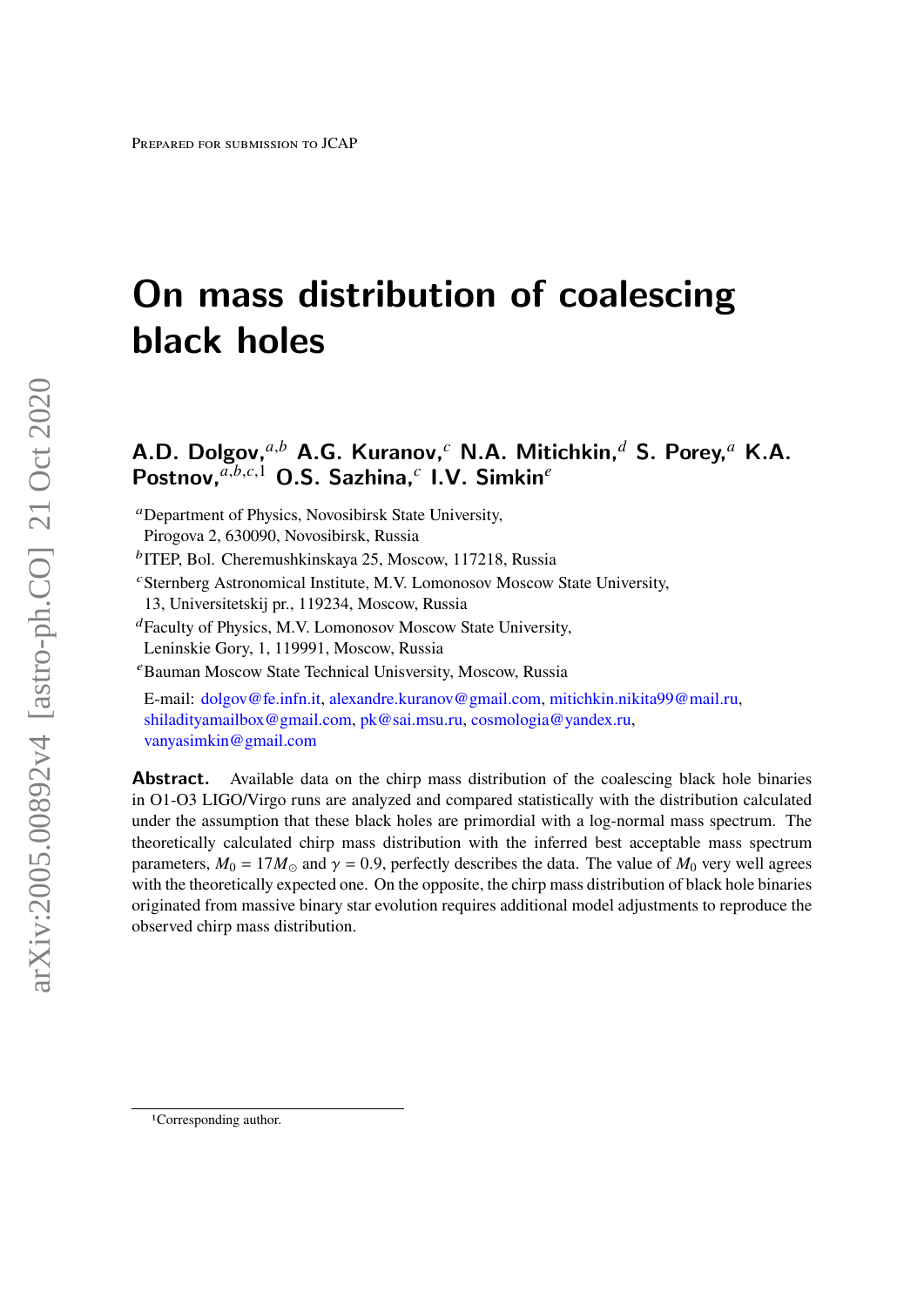#### **Contents**

|                | 1 Introduction                                              |                |
|----------------|-------------------------------------------------------------|----------------|
|                | 2 A scenario of PBH formation with log-normal mass spectrum | $\overline{2}$ |
|                | 3 The model of binary PBH coalescences                      | $\mathbf{3}$   |
|                | 4 Observational sample                                      | 5              |
|                | 5 Statistical tests                                         | 6              |
| 6              | Comparison of model PBH chirp mass distributions with EDF   | 7              |
| 7 <sup>7</sup> | <b>Astrophysical models for binary BH chirp mass</b>        | 8              |
| 8              | <b>Discussion</b>                                           | 11             |
| -9             | <b>Conclusion</b>                                           | 13             |

# <span id="page-1-0"></span>**1 Introduction**

The tremendous success of gravitational-wave (GW) astronomy started after the discovery of the first coalescing binary black hole (BH) GW150914 [\[1\]](#page-14-0) Before the suspension of the third observing run (O3) in the end of March, 2020, the LIGO/Virgo have detected 67 GW sources [1](#page-1-1). Most of the O3 detections are thought to be coalescing binary BHs [2](#page-1-2). The current detection sensitivity of the LIGO/Virgo interferometers for binary inspirals corresponds to a detection horizon of  $D_h \approx$ 120[Mpc] $\mathcal{M}^{5/6}$ , where the chirp mass of a binary with masses of the components  $m_1$  and  $m_2$  is  $M = (m_1 m_2)^{3/5} / (m_1 + m_2)^{1/5}$  (see [\[2\]](#page-14-1) for the definition of the binary inspiral horizon).

The origin of the observed coalescing BH binaries is not fully clear. The evolution of massive binary systems [\[3–](#page-14-2)[5\]](#page-14-3) is able to reproduce the observed masses and effective spins of the LIGO BH+BH sources [\[6](#page-14-4)[–10\]](#page-15-0), there are alternative (or additional) mechanisms of the binary BH formation. These include, in particular, the dynamical formation of close binary BHs in dense stellar clusters [\[11,](#page-15-1) [12\]](#page-15-2) or coalescences of primordial black hole (PBH) binaries which can constitute a fraction of dark matter  $f_{\text{PBH}} = \Omega_{\text{PBH}} / \Omega_{DM}$  [\[13–](#page-15-3)[19\]](#page-15-4); see [\[20\]](#page-15-5) for a recent review.

PBHs were first introduced by Zeldovich and Novikov [\[21\]](#page-15-6) and Carr and Hawking [\[22\]](#page-15-7). Depending on the model, PBHs formed at a given epoch can have different mass spectrum, including power-law  $dN/dM \sim M^{-\alpha}$  [\[23\]](#page-15-8), log-normal  $dN/dM \sim \exp[-\gamma \ln(M/M_0)^2]$  [\[24\]](#page-15-9), or multipeak one [\[25\]](#page-15-10) (see [\[26\]](#page-15-11) for more detail and references).

At the end of the 1990s, stellar-mass binary PBHs were proposed as possible GW sources [\[13\]](#page-15-3). The formation and evolution of stellar-mass binary PBHs was further elaborated in [\[14\]](#page-15-12). More detailed studies of the formation and evolution of binary PBHs have been performed after the LIGO discoveries [\[16,](#page-15-13) [19,](#page-15-4) [27,](#page-15-14) [28\]](#page-15-15). These and many other studies were focused on the explanation of the observed binary BH merging rate inferred from LIGO observations, which is manifestly dependent on the PBH abundance (the parameter  $f_{\rm PBH}$ ).

<span id="page-1-1"></span><sup>1</sup>https://www.ligo.caltech.edu/LA/news/ligo20200326

<span id="page-1-2"></span><sup>2</sup>https://gracedb.ligo.org/superevents/public/O3/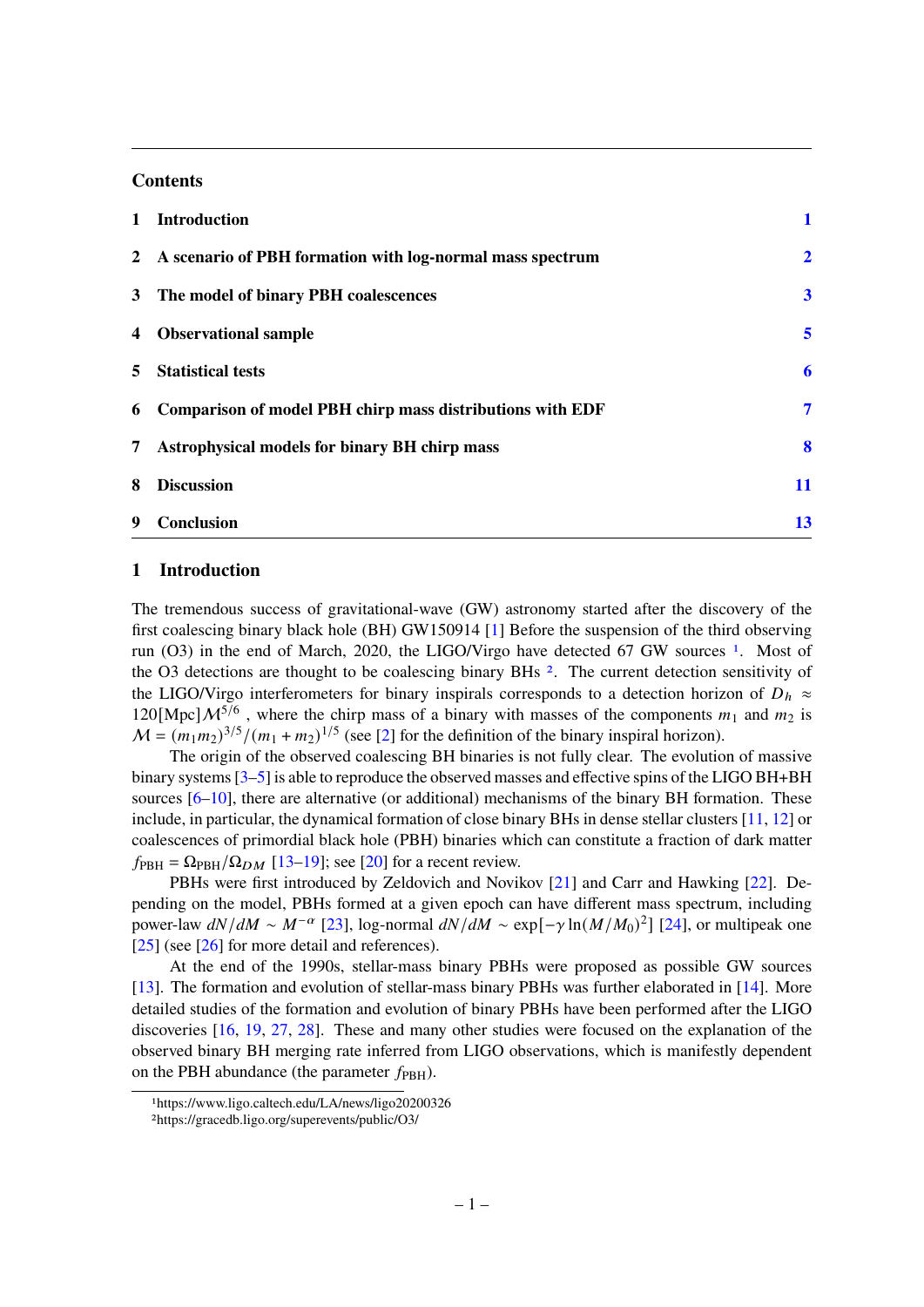In this paper, we construct the expected cumulative distribution of the chirp masses  $M$  of coalescing primordial binary BHs with a log-normal mass spectrum of the components taking into account the current detection limits of LIGO/Virgo GW interferometers. The cumulative distribution  $F(\langle M \rangle)$  has an advantage that it does not depend sensitively on the uncertain fraction  $f_{\rm PBH}$  of PBH in dark matter. We compare the model distributions with the one constructed using the published O1-O2 LIGO/Virgo data [\[29\]](#page-15-16) complemented with independent searches for binary BHs reported by [\[30\]](#page-16-0) and estimations of M as inferred from the public LIGO/Virgo O3 data (https://gracedb.ligo.org/ superevents/public/O3/). We also compare model astrophysical coalescing binary BH distributions calculated in [\[9\]](#page-15-17). We find that the cumulative distribution  $F(\langle M \rangle)$  as inferred from the reported observations can be much better described by the PBH coalescences with log-normal mass distribution with parameters  $M_0 \simeq 15 - 17 M_{\odot}$  and  $\gamma \simeq 0.8 - 1$  than by astrophysical models considered.

The structure of the paper is as follows. In Section [2,](#page-2-0) we briefly remind the reader the model of the PBH formation with log-normal mass spectrum and its features. In Section [3,](#page-3-0) we describe the adopted model of binary PBH coalescences. Based on this model, we calculate the relative number of PBH detections with a given chirp mass  $M$  by a GW detector with the sensitivity as in O3 LIGO/Virgo that determines the detection limit of a source with given  $M$  at the fiducial signal-to-noise ratio (SNR) level  $\rho = 8$ . In Section [4,](#page-5-0) we describe the construction of the empirical chirp mass distribution  $P(M)$ and cumulative function  $F(\langle M \rangle)$ , which are compared with our model distributions  $P_{\text{PBH}}(M)$  and  $F_{\text{PBH}}( $M$ ). The statistical criteria we use in our analysis are presented in Section 5. Section 6.$  $F_{\text{PBH}}( $M$ ). The statistical criteria we use in our analysis are presented in Section 5. Section 6.$  $F_{\text{PBH}}( $M$ ). The statistical criteria we use in our analysis are presented in Section 5. Section 6.$  $F_{\text{PBH}}( $M$ ). The statistical criteria we use in our analysis are presented in Section 5. Section 6.$  $F_{\text{PBH}}( $M$ ). The statistical criteria we use in our analysis are presented in Section 5. Section 6.$ describes the results of comparison of the PBH model with empirical distribution function (EDF) constructed in Section [4.](#page-5-0) The comparison of some astrophysical models of binary BH coalescences with EDF is presented in Section [7.](#page-8-0) We discuss our results in Section [8.](#page-11-0) In Section [9,](#page-13-0) we formulate our main findings.

# <span id="page-2-0"></span>**2 A scenario of PBH formation with log-normal mass spectrum**

It is possible that a significant part (if not all) of black holes in the universe are primordial, for a review see [\[31\]](#page-16-1). Various astronomical observations have been found to be in reasonable agreement with a mechanism of PBH formation with extended mass spectrum from a fraction of solar mass up to billion solar masses which was suggested in [\[24,](#page-15-9) [32\]](#page-16-2). According to the model elaborated in these papers, the PBH mass spectrum at the moment of creation has a log-normal form:

<span id="page-2-1"></span>
$$
F(M) = \frac{dN}{dM} = \mu^2 \exp\left[-\gamma \ln^2\left(\frac{M}{M_0}\right)\right],
$$
\n(2.1)

where  $\gamma$  is a dimensionless constant and parameters  $\mu$  and  $M_0$  have dimension of mass or, what is the same, of inverse length (here the natural system of units with  $c = k = \hbar = 1$  is used). Probably, the log-normal spectrum is a general feature of inflationary production of PBHs or, to be more precise, is a consequence of the creation of appropriate conditions for the PBH formation during the inflationary cosmological stage, while the PBHs themselves might be formed long after the inflation had terminated.

According to the model of ref. [\[24,](#page-15-9) [32\]](#page-16-2), at inflationary stage conditions for a very efficient baryogenesis were created leading to the formation of astrophysically large bubbles with a very high baryonic number density, much larger than the conventional one,  $\eta = n_B/n_\gamma \sim 10^{-9}$ . It can be shown that these bubbles have log-normal distribution over their size. Since quarks were massless in the very early universe, the bubbles with high baryonic number density had the same energy density as the cosmological background. Therefore, their density contrast was virtually zero. The situation changed after the QCD phase transition at  $T \approx 100$  MeV, when massless quarks turned into massive hadrons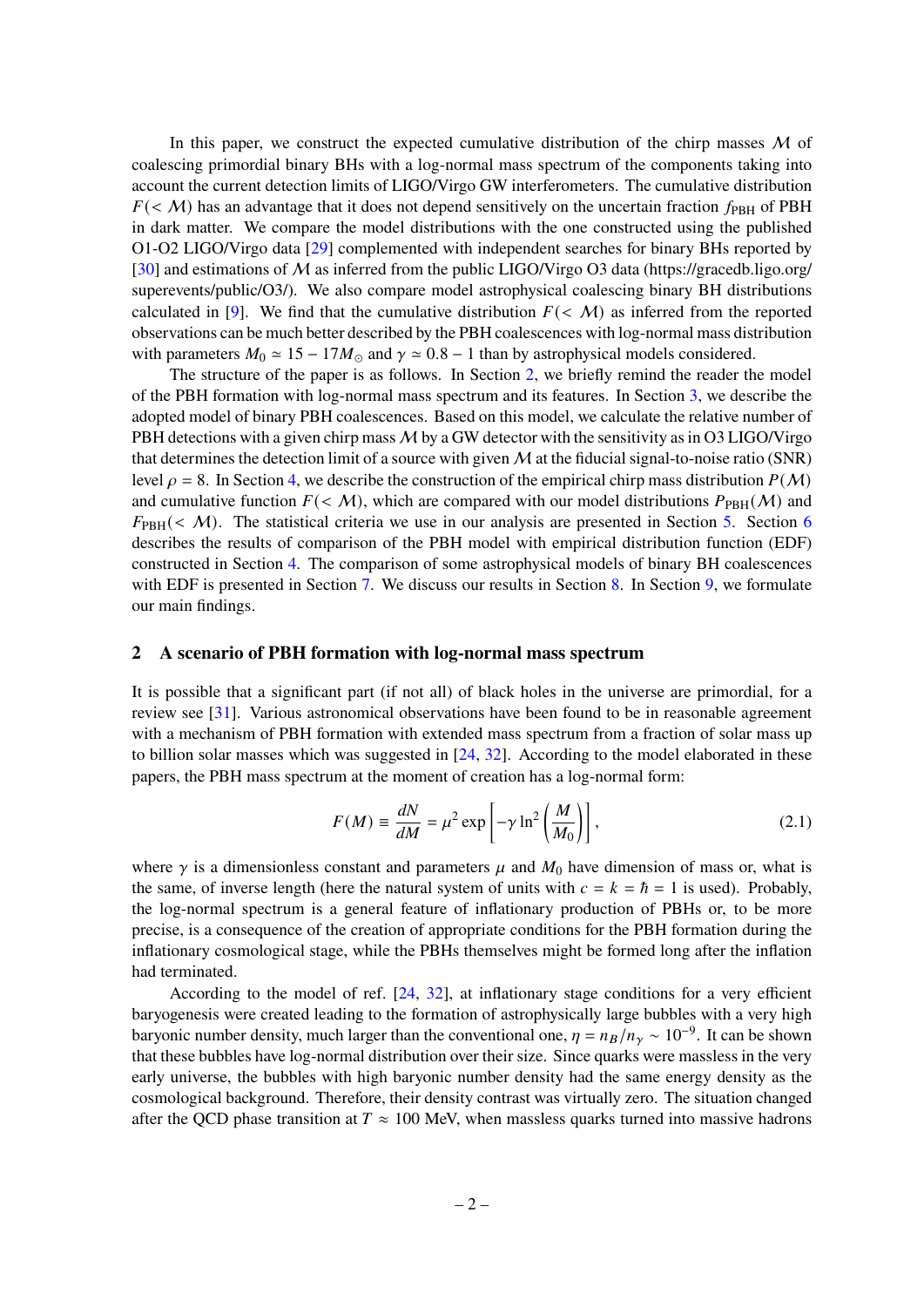(protons and neutrons). The large density contrast which arose at that moment led to the formation of PBHs with the log-normal mass spectrum [\(2.1\)](#page-2-1). As argued in ref. [\[33\]](#page-16-3), such a scenario implies that the value of  $M_0$  should be around 10 solar masses.

Despite this indication, in what follows we will assume that the values of the parameters  $\mu$ ,  $\gamma$ , and  $M_0$  are unknown and will try to estimate  $\gamma$ , and  $M_0$  independently from the analysis of available astronomical observations. This task is highly non-trivial because the original mass spectrum of PBHs was surely distorted in the process of subsequent BH evolution through the matter accretion and possible coalescences (see, e.g., [\[34,](#page-16-4) [35\]](#page-16-5) and references therein).

The problem of the parameter estimation of the PBH log-normal spectrum was addressed by us earlier [\[17,](#page-15-18) [36\]](#page-16-6) where we concluded that  $\gamma \approx 0.5$  and  $M_0 \approx M_{\odot}$ . Under these assumption it was possible to obtain a reasonable fit to the density of MACHOs (MAssive Compact Halo Objects) and the amount of BH binaries registered by LIGO/Virgo observations. However, it became clear from arguments presented in [\[33\]](#page-16-3) that it impossible to reliably estimate the abundance of PBHs formed by the mechanism suggested in [\[24\]](#page-15-9) with masses much smaller than 10  $M_{\odot}$ .

Recently, the parameters of distribution [\(2.1\)](#page-2-1) were estimated in ref. [\[37\]](#page-16-7) based on the observed space density of supermassive BHs and the mass spectrum of BHs in the Galaxy. The conclusion was  $\gamma \approx 0.5$  and  $M_0 \approx 8M_{\odot}$ . This result depends upon the assumption on the evolution of masses of very heavy BHs with  $M > 10<sup>3</sup>M<sub>o</sub>$  due to accretion, which is not well determined, and should be taken with caution. With these PBH mass spectrum parameters, the predicted number density of MACHOs (if they are PBHs) happened to be 3-4 orders of magnitude lower than the observed one. In ref. [\[37\]](#page-16-7), possible ways out of this conundrum were proposed. However, as follows from ref. [\[33\]](#page-16-3), if MACHOs have a primordial origin, they could be rather compact stellar-like objects with solar or subsolar masses formed by the same mechanism as PBHs but not PBHs because they would have been deep inside the cosmological horizon at the QCD phase transition. Therefore, the estimates based on the log-normal mass spectrum down to a fraction of the solar mass are inapplicable.

#### <span id="page-3-0"></span>**3 The model of binary PBH coalescences**

The probability that a pair of black holes with unequal masses  $M_1$  and  $M_2 = qM_1$ ,  $q \le 1$ , coalesce within the time interval  $(t, t+dt)$  can be written as  $[13, 14]$  $[13, 14]$  $[13, 14]$  (see also  $[19, 28]$  $[19, 28]$  $[19, 28]$ )

$$
f(t)dt \propto \int_0^\infty \int_0^\infty \int_0^\infty \left(\frac{t}{\tilde{t}}\right)^{3/37} \frac{dt}{t} F(M_1)F(M_2)F(M_3)dM_1dM_2dM_3.
$$
 (3.1)

In this model, the formation of a binary BH with masses  $M_1, M_2$  is assisted by the collision with third BH  $M_3$ .  $F(M)$  is the BH mass function which we assume to be of log-normal form [\(2.1\)](#page-2-1) that follows from the physical model suggested by  $[24]$ , Eq.  $(2.1)$ .

Following [\[14\]](#page-15-12), we define the normalized time as

$$
\tilde{t} = (\eta \tilde{\beta})^7 \left( \frac{\xi \tilde{\alpha} \bar{x}}{a_0} \right)^4 t_0.
$$
\n(3.2)

Here  $\bar{x}$  is the mean separation of black holes with mass M at the time of matter-radiation equality,  $t_0 = 13.8 \times 10^9$  years and  $a_0$  is the semimajor axis of a binary with circular orbit which coalesces due to GW emission in  $t_0$ . The fractional masses are defined as

$$
\eta = \frac{2M_3}{M_1 + M_2}, \quad \xi = \frac{2\overline{M}_{BH}}{M_1 + M_2} \tag{3.3}
$$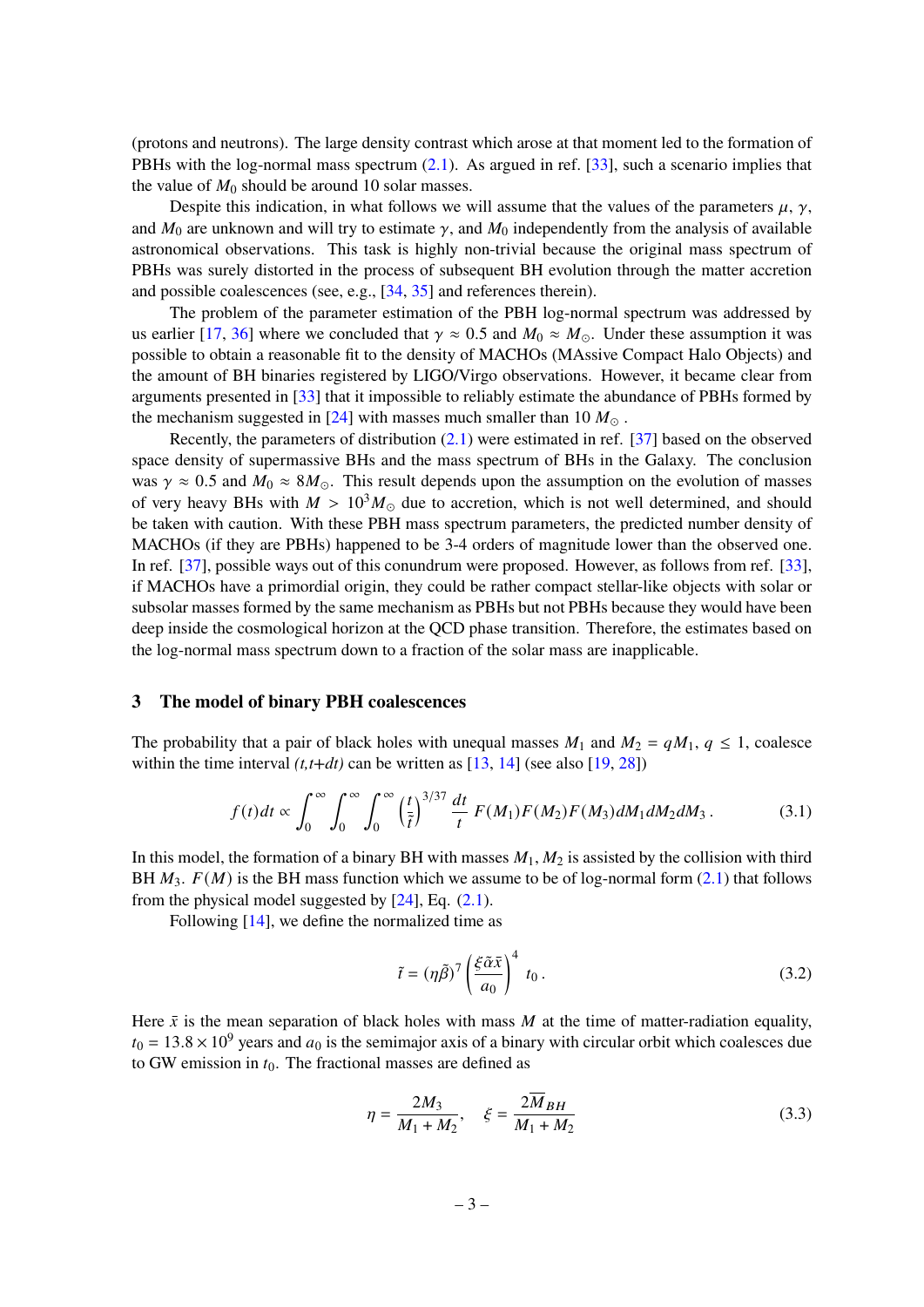with the mean BH mass

$$
\overline{M}_{BH} = \int_0^\infty MF(M)dM \tag{3.4}
$$

 $\tilde{\alpha}$ ,  $\tilde{\beta}$  are numerical constants of order  $O(1)$  which we will set equal to unity. Their numerical value affects the volume rate of binary BH coalescences  $[14, 16, 19]$  $[14, 16, 19]$  $[14, 16, 19]$  $[14, 16, 19]$  $[14, 16, 19]$  but virtually does not change the chirp mas distribution of coalescing BH binaries studied here.

Denoting the comoving binary BH number density as  $n_{BH}$ , the binary BH coalescence rate per unit comoving volume per year reads<sup>[3](#page-4-0)</sup>:

$$
\mathcal{R} = n_{BH} f(t) \,. \tag{3.5}
$$

According to the model of [\[24\]](#page-15-9), the characteristic time of the first PBH formation is of the order of the phase transition time when they happened to enter inside the horizon, which is much shorter than the Hubble time. The time of binary formation may be rather extended depending upon the chaotic initial separation of PBHs and the dynamics of three-body collisions considered in refs. [\[14,](#page-15-12) [19\]](#page-15-4). However, for the late time evolution of interest here we will assume that all binary PBHs were formed instantly in the early Universe and no new sources were produced. The assumption that newly formed PBHs are not disrupted before merging by tidal interactions with other PBHs depends on the factor  $f_{\rm PBH}$ and holds if  $f_{\rm PBH} \ll 1$  [\[28\]](#page-15-15).

The detection rate of binary BH mergings per year by a detector with given sensitivity that determines the detection horizon  $D_h(\mathcal{M})$  is:

$$
\mathcal{DR}(\mathcal{M}) = \int_{0}^{z(D_h(\mathcal{M}))} \frac{\mathcal{R}}{1+z'} \frac{dV}{dz'} dz'
$$
 (3.6)

<span id="page-4-1"></span>
$$
D_h(\mathcal{M}) = 122 \text{Mpc} \left(\frac{\mathcal{M}}{1.2 \text{ M}_\odot}\right)^{5/6} \,. \tag{3.7}
$$

For inspiraling binaries, the detection horizon is mostly dependent on the chirp mass  $M$  [\[38,](#page-16-8) [39\]](#page-16-9). Alternatively, one could use the detection rate as a function of individual masses  $M_1$  and  $M_2$ , then the non-trivial probability detection factor  $p_{\text{det}}(M_1, M_2, z)$  should be used (see, e.g., ref. [\[40\]](#page-16-10)). However, in coordinates  $M$ ,  $q = M_2/M_1$ , this factor is independent of the mass ratio q, and the dependence [\(3.7\)](#page-4-1) is a good approximation for the detection sensitivity for optimally oriented binary with the numerical coefficient 122 Mpc reflecting the sensitivity of real O3 detectors (see Fig. [1\)](#page-5-1).

While the coalescence rate of binary PBHs manifestly depends on the assumed fraction of PBHs  $f_{\rm PBH}$ , it should be clear that the cumulative distribution of the PBH coalescences by their chirp mass  $M$ ,  $F_{PBH}$ (< M), i.e. the fraction of detected sources with M smaller than a given one, is independent of this uncertain parameter (see also Section [8](#page-11-0) below). This fraction is calculated as

$$
F_{\rm PBH}(<\mathcal{M}) = \int_{0}^{\mathcal{M}} P_{\rm PBH}(\mathcal{M}') d\mathcal{M}' = \frac{\int_{0}^{\mathcal{M}} \mathcal{D}\mathcal{R}(\mathcal{M}') d\mathcal{M}'}{\int_{0}^{\infty} \mathcal{D}\mathcal{R}(\mathcal{M}') d\mathcal{M}'} \qquad (3.8)
$$

<span id="page-4-0"></span><sup>&</sup>lt;sup>3</sup>The suppression factor  $C(f_{PBH})$  < 1 that appears in this expression in more advanced models, e.g. [\[27,](#page-15-14) [28\]](#page-15-15), does not affect the chirp mass distribution; see Section [8.](#page-11-0)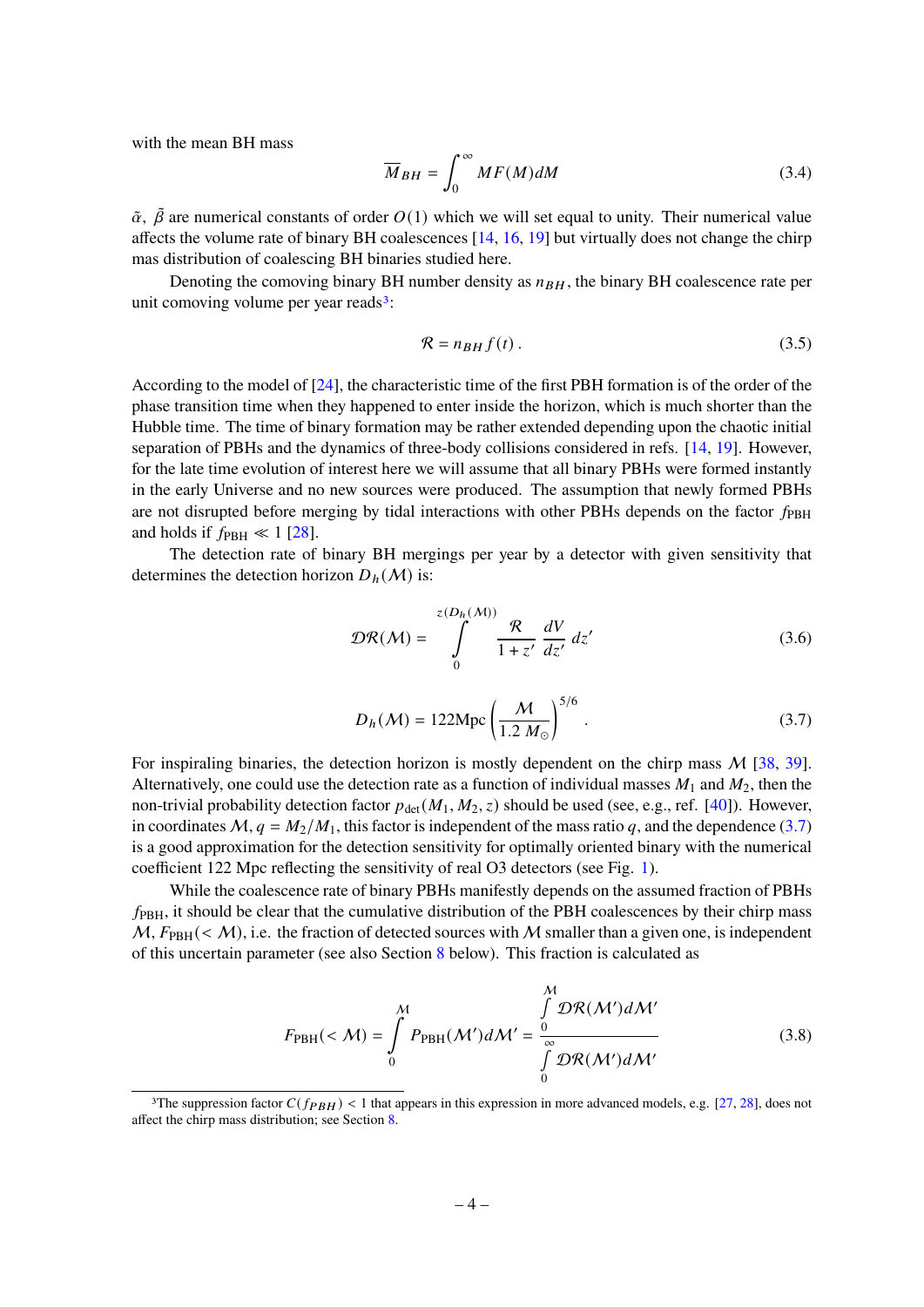

<span id="page-5-1"></span>**Figure 1**. The detection horizon as a function of the binary chirp mass calculated using the criterion  $p_{\text{det}}(M_1, M_2, z) = 0.6$  for the detection probability from [\[41\]](#page-16-11) (IMRPhenomD waveforms, the blue curve) and the approximation according to Eq. [\(3.7\)](#page-4-1) (the red curve).

#### <span id="page-5-0"></span>**4 Observational sample**

To compare the model distribution  $F_{\text{PBH}}( $M$ ) (or its PDF  $P_{\text{PBH}}(M)$  with observations, we need to$ construct a sample of the observed BH+BH chirp masses. To this goal, we have used BH+BH chirp masses from the following sources.

- 1. BHBHs from the LIGO/Virgo GWTC-1 catalog [\[29\]](#page-15-16);
- 2. BHBHs found in O1-O2 LIGO/Virgo runs by independent searches reported in [\[30\]](#page-16-0);
- 3. One BHBH GW190412 from LIGO/Virgo O3 run [\[42\]](#page-16-12).[4](#page-5-2)

Clearly, this sample is not complete and will be extended by new sources from O3. Nevertheless, we attempted to complement it by estimates of  $M$  derived from public O3 data. To do this, we assumed that the reported O3 sources are detected at the minimum accepted signal-to-noise ratio (SNR)  $\rho_{\text{min}} = 8$ . Then the chirp mass of the detected source can be estimated using the O3 LIGO/Virgo detection horizon,  $D_h = 122$  Mpc for the canonical binary neutron star chirp mass  $M_{\text{NSNS}} = 1.22 M_{\odot}$ and the reported estimate of the luminosity distance to the source  $D_l$ , from the relation  $D_h(M) = D_l$ (see Eq.  $(3.7)$ ).

Of course, this is a lower limit to the chirp mass because actual SNR for each source can be higher than the threshold value SNR=8, but we assume that on average, for 50 O3 sources, their real chirp mass distribution will be not too different from our estimate. In this way we can evaluate

<span id="page-5-2"></span><sup>4</sup> Adding new O3 BH-BH binary GW190521 [\[43\]](#page-16-13) with  $M \approx 65 M_{\odot}$  does not affect the results of our analysis.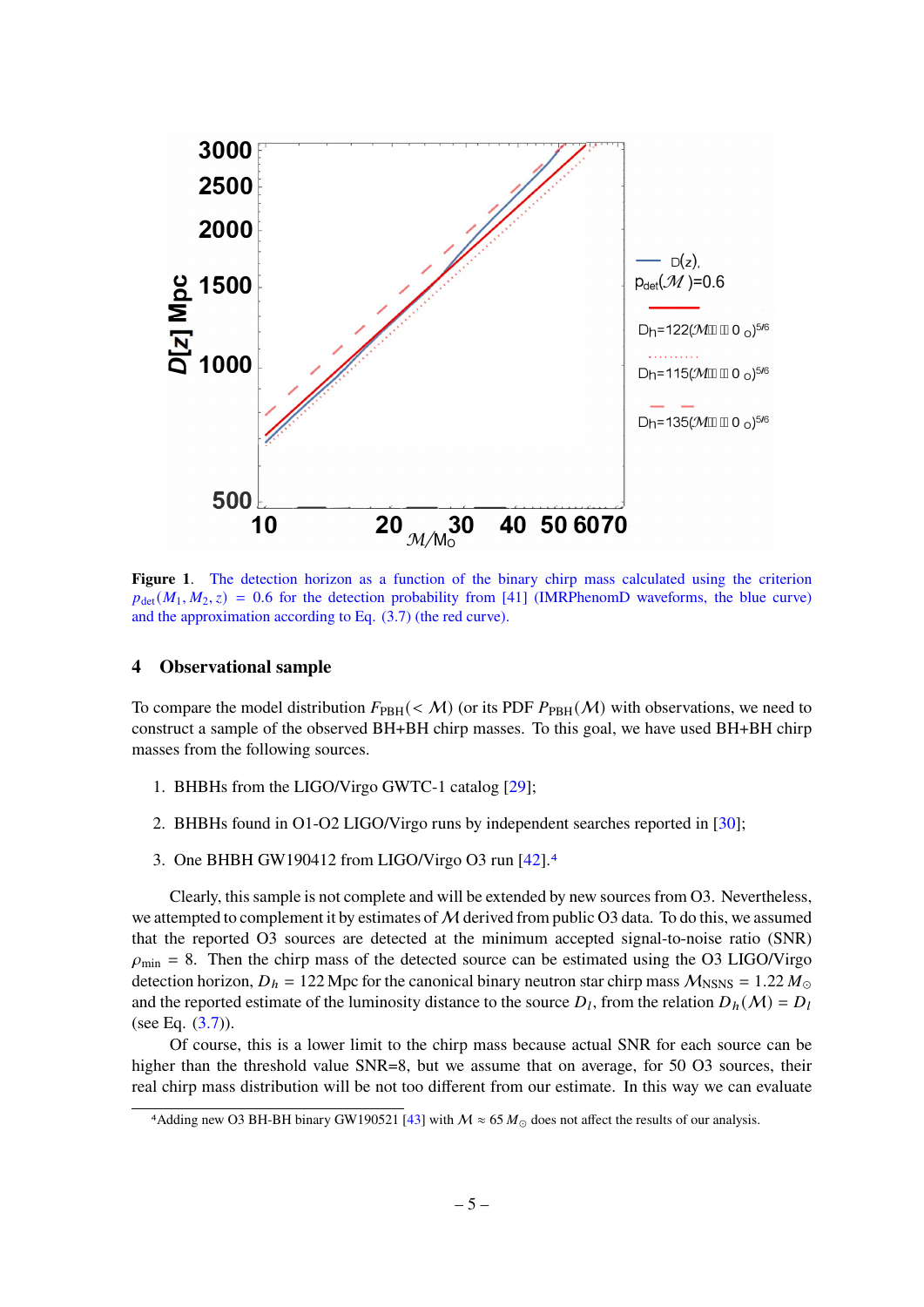the detected chirp mass of each source  $M_{\text{det}}$ , which then can be recalculated to the source frame  $M_s = M_{\text{det}}/(1+z)$ , where z is the source redshift derived from the reported photometrical distance  $D_l$ . We use the standard cosmology with parameters reported by the Planck collaboration [\[44\]](#page-16-14). For example, our estimate of the chirp mass of GW190412 derived in this way is  $M_{\text{det}} \approx 12.1 M_{\odot}$ ,  $M_s \approx 10.4 M_{\odot}$ , while the LIGO/Virgo reported value is  $M_s \approx 13.2 M_{\odot}$  [\[42\]](#page-16-12), the difference being mainly due to its actual SNR  $\rho \approx 19$ .

By assuming the minimum adopted SNR, our procedure produces the lower value of the actual chirp masses. To take into account this effect, the most reliable sources with known SNR from [\[29\]](#page-15-16) and [\[30\]](#page-16-0) (27 sources) were ascribed weights calculated as  $w_i = \rho_i / \rho_{min}$ , where  $\rho_i$  is the SNR of the i-th detected source calculated as the average between  $\rho_H$  and  $\rho_L$  from Table 3 in [\[30\]](#page-16-0),  $\rho_{\min} \approx 6$  is the minimum value of this sample. New O3 sources (but GW190412) with unknown SNR (49 sources) were all ascribed  $\rho = 8$ . To take into account different sensitivity in O1-O2 and O3 LIGO/Virgo runs, the weights of all O1-O2 sources were additionally increased by factor 120/90 roughly corresponding to the increase in the O3 LIGO/Virgo sensitivity relative to O1-O2 runs (i.e., the reported SNR for each of O1-O2 sources was artificially increased by this factor as if they were observed by detectors with O3 LIGO/Virgo sensitivity).

Thus constructed empirical distribution  $F(\langle M \rangle)$  for the entire sample of 77 sources is shown in Figs. [2,](#page-8-1) [3](#page-9-0) and [5](#page-12-0) by the blue step line.

#### <span id="page-6-0"></span>**5 Statistical tests**

Consider the observed distribution over the chirp masses of merging double BHs obtained by the gravitational-wave interferometers LIGO/Virgo  $P(M)$ . The empirical distribution function  $P(M)$ can be compared with model distributions  $P_{PBH}(M)$  using two statistical tests: modified Kolmogorov-Smirnov (KS) and Van der Waerden test (VdW). The model distribution  $P_{PBH}(\mathcal{M})$  is the normalized number of coalescing binary BHs calculated in the model [\[13,](#page-15-3) [14\]](#page-15-12) for the log-normal PBH mass spectrum [\(2.1\)](#page-2-1) with parameters  $M_0$  and  $\gamma$ .

In order to compare the model distribution calculated for various parameters  $7 \le M_0/M_{\odot} \le 19$ ,  $0.5 \le \gamma \le 1.9$  with the empirical data, we construct theoretical cumulative distributions  $F_{\text{PBH}}(< \mathcal{M})$ with the same number of bins as for EDF  $F(\leq M)$ .

The null hypothesis reads:  $H_0 = \{Two\ samples\ F_{PBH}(*M*)\ and\ F(*M*)\ are arbitrary taken$ *from one distribution (are equal)*}.

To check this hypothesis we use KS and VdW statistical tests.

1. The error of the classical Kolmogorov-Smirnov criterion for a sample size  $n > 60$  does not exceed 0.8% [\[45\]](#page-16-15). However, according to recent studies, the convergence of the test is relatively slow (for a sample of size  $n = 100$ , the maximum error is still about 2.6% [\[46\]](#page-16-16)). In our analysis, the total sample size is  $n = 27 + 50 = 77$ . Taking into account the recommendation from recent statistical research, we use the modified KS criterion, which is effective when comparing cumulative distributions of small samples. The method is based on finding the maximum difference between elements from two samples with the same element numbers. The corresponding statistic uses the following formula [\[47\]](#page-16-17):

$$
\sup(|x_1(i) - x_2(i)|) + \frac{1}{\sqrt{6}n} + \frac{\sup(|x_1(i) - x_2(i)|) - 1}{4n},\tag{5.1}
$$

where  $x_1(i)$  is the i-th element from the 1st sample, and  $x_2(i)$  is the i-th element from the 2nd sample. This statistic makes it possible to conclude whether the null hypothesis is accepted or rejected.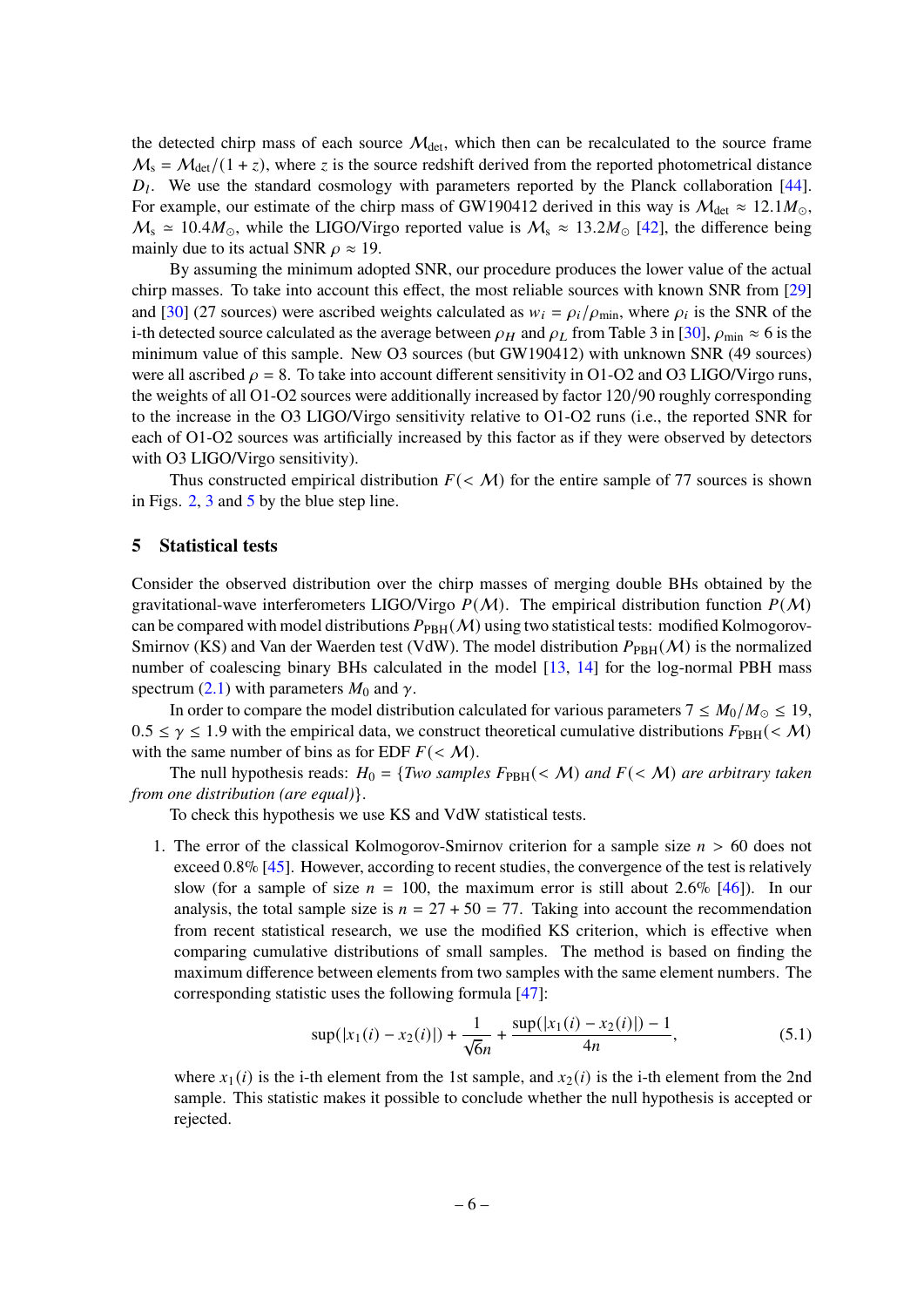2. To accept the null hypothesis of equality of two samples, it is necessary to check the equality of both mean and variance of two samples. The equality of the mean values of two distributions is checked using the Van der Waerden test. This non-parametric (distribution-free) test is effectively applied to small samples that contain duplicated elements. Our empirical sample (EDF  $F(\langle M \rangle)$  contains such elements introduced in order to account for data weights according to the accuracy (the signal-to-noise ratio) of the observations (see Section [4\)](#page-5-0).

The VdW statistic has the form

$$
X = \sum_{i=1}^{M} u_{R_i/M + N + 1},
$$
\n(5.2)

where N, M are the number of elements in the samples,  $u_{R_i/M+N+1}$  is quantile of the standard normal distribution  $N(0, 1)$ . To calculate the quantiles of  $u_{R_i/M+N+1}$ , the following approximation can be applied:

$$
u_{R_i/M+N+1} = 4,91 \left[ \left( \frac{R_i}{M+N+1} \right)^{0,14} - \left( 1 - \frac{R_i}{M+N+1} \right)^{0,14} \right]
$$
(5.3)

If  $|X| < x_{\delta}$ , then with the confidence probability  $\delta(x_{\delta})$  is the critical value of the VdW statistic), the hypothesis that both samples have the same mean is accepted.

To compare the variance of two samples, the statistics

<span id="page-7-1"></span>
$$
Z = \frac{\left| R_2 - \frac{M(N+M+1)}{2} \right| - \frac{1}{2}}{\sqrt{\frac{N(N+M+1)}{12}}}.
$$
\n(5.4)

is used. The statistics is constructed as follows. A joint sample of size  $N + M$  is arranged in the increasing order and individual elements from each sample are numbered. Ranks are assigned according to the following rule: the smallest element is assigned rank 1, two maximum elements are assigned rank 2 and 3, ranks 4 and 5 are assigned to the next minimal elements, etc. Thus the rank scheme is:  $(1, 4, 5, 8, 9, \ldots, 7, 6, 3, 2)$ . Each of the coincident elements is assigned the rank equal to the mean value. In formula  $(5.4)$   $R_2$  is the sum of ranks for the smaller sample ( $M \leq N$ ). If the sample variances are equal, the Z statistics is distributed close to  $N(0, 1)$ . The hypothesis that the variances are equal is rejected if

$$
|z| > u_{1-\alpha/2}, \quad \alpha = 1 - \delta, \quad \delta = 95\%.
$$
 (5.5)

These criteria were applied for different values of constants  $M_0$  and  $\gamma$  in the next Section.

#### <span id="page-7-0"></span>**6 Comparison of model PBH chirp mass distributions with EDF**

Model distributions  $P_{PBH}(\mathcal{M})$  and  $F_{PBH}(\mathcal{M})$  of coalescing PBH chirp masses calculated for the range of parameters  $7 \le (M_0/M_{\odot}) \le 19$  and  $0.5 \le \gamma \le 1.9$  were compared with the empirical PDF  $P(M)$  and cumulative distribution  $F(\langle M \rangle)$  using the statistical KS test (for cumulative distributions), Van der Waerden test to check the equality of the mean sample values, and Z-statistics for comparison of the sample variances.

Table [1](#page-9-1) lists the KS-test for the set of PBH cumulative functions  $F_{PBH}( $M$ ). Models for which$ null hypothesis cannot be rejected at 95% level are marked in green. The best model corresponds to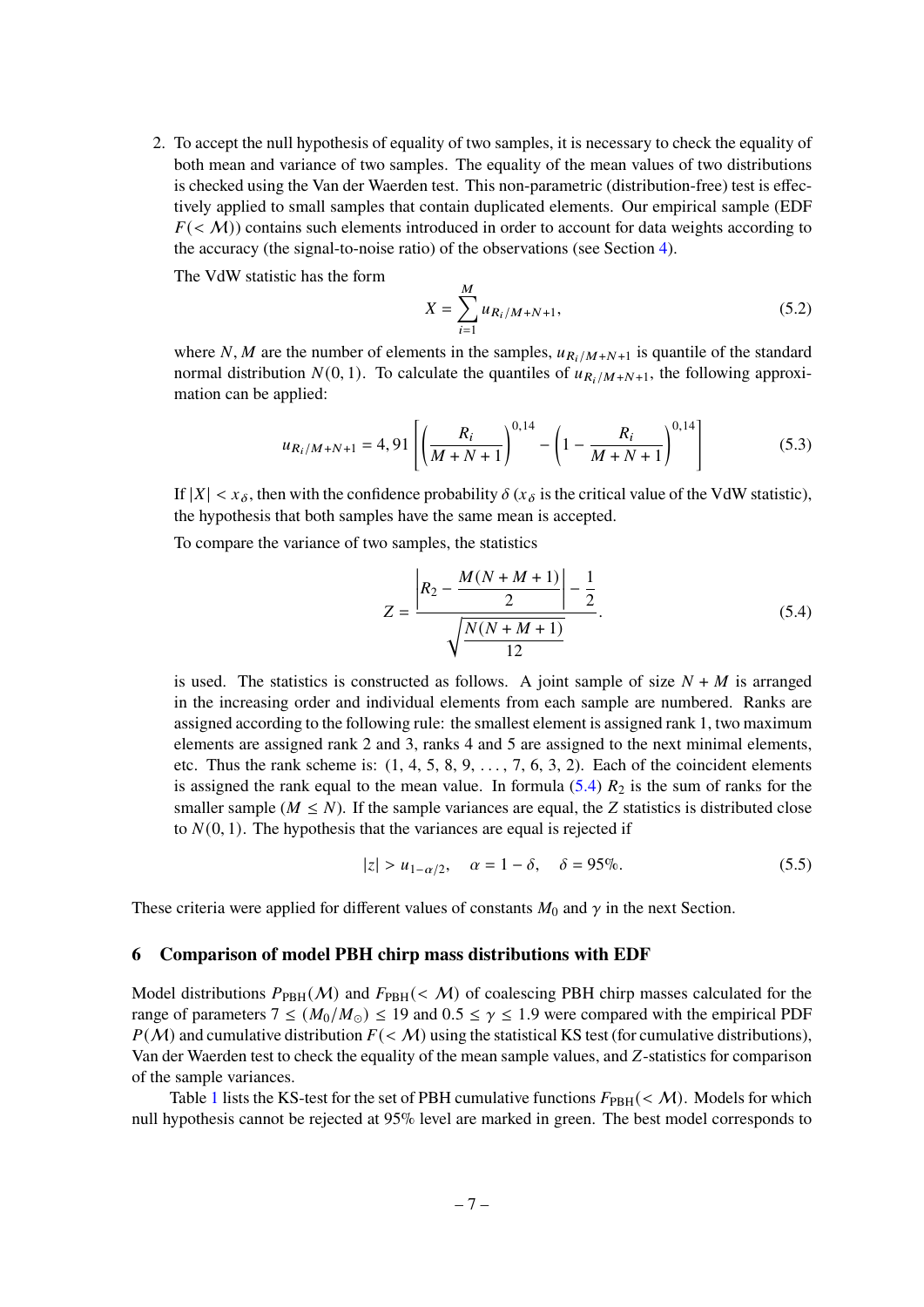

<span id="page-8-1"></span>**Figure 2**. Model distribution  $F_{PBH}( $M$ )$  with parameters  $M_0$ ,  $\gamma$  for two best KS-tests from Table [1:](#page-9-1)  $M_0 =$  $17M_{\odot}$ ,  $\gamma = 0.9$  (red line),  $M_0 = 15M_{\odot}$ ,  $\gamma = 0.7$  (green line). The empirical distribution  $F \ll M$ ) is shown by the blue step curve.

 $M_0 = 15M_{\odot}$  and  $\gamma = 0.7$  (in red in Table [1\)](#page-9-1). This model cumulative distribution and that having the second best KS value from Table [1](#page-9-1) ( $M_0 = 17M_{\odot}$  and  $\gamma = 0.9$ ) are plotted in Fig. [2](#page-8-1) in green and red lines, respectively.

The results of comparison of the mean values and variances of the empirical PDF  $P(M)$  and model PDFs  $P_{\text{PBH}}(\mathcal{M})$  by VdW test and Z statistics are presented in Tables [2](#page-10-0) and [3,](#page-10-1) respectively. The models for which null hypothesis cannot be rejected at 95% level are marked in green, the best model is shown in red. Both VdW test and Z statistics single out the same model with  $M_0 = 17 M_{\odot}$ and  $\gamma = 0.9$ . Cumulative distributions  $F_{PBH}$  for this and the second best model according to VdW test  $(M_0 = 17M_{\odot}, \gamma = 1.1)$  are plotted in Fig. [3](#page-9-0) in red and black lines, respectively.

Thus, the statistical criteria we applied suggest that the chirp mass distribution calculated for the PBH log-normal mass spectrum with  $M_0 = 17 M_{\odot}$  and  $\gamma = 0.9$  does not contradict the empirical PDF  $P(M)$ . The PBH central mass  $M_0 \sim 17 M_{\odot}$  may be in line with lower temperature of the QCD phase transition at non-zero chemical potential.

# <span id="page-8-0"></span>**7 Astrophysical models for binary BH chirp mass**

For completeness of our analysis, we also constructed the chirp mass distribution  $F_{\text{aph}}( $M$ )$  of astrophysical coalescing binary BHs calculated in two specific BH formation models discussed earlier in [\[9\]](#page-15-17). In the first model (below referred to as 'CO'), we have assumed that BHs result from the direct collapse of the C-O core of massive rotating stars, with  $M_{BH} = 0.9 M_{CO}$  and without additional fallback from the stellar envelope. In the second model (dubbed 'BH' below), the BH mass is calculated according to Ref. [\[48\]](#page-16-18). The effective spins of binary black holes in this study are calculated with a model account of tidal interactions and effective core-envelope coupling.

Fig. [4](#page-11-1) in grey color shows distributions of chirp mass M and effective spin  $\chi_{\text{eff}}$  of the population of coalescing binary BHs that can be detected at the O3 LIGO sensitivity (Eq. [3.7\)](#page-4-1). The cosmological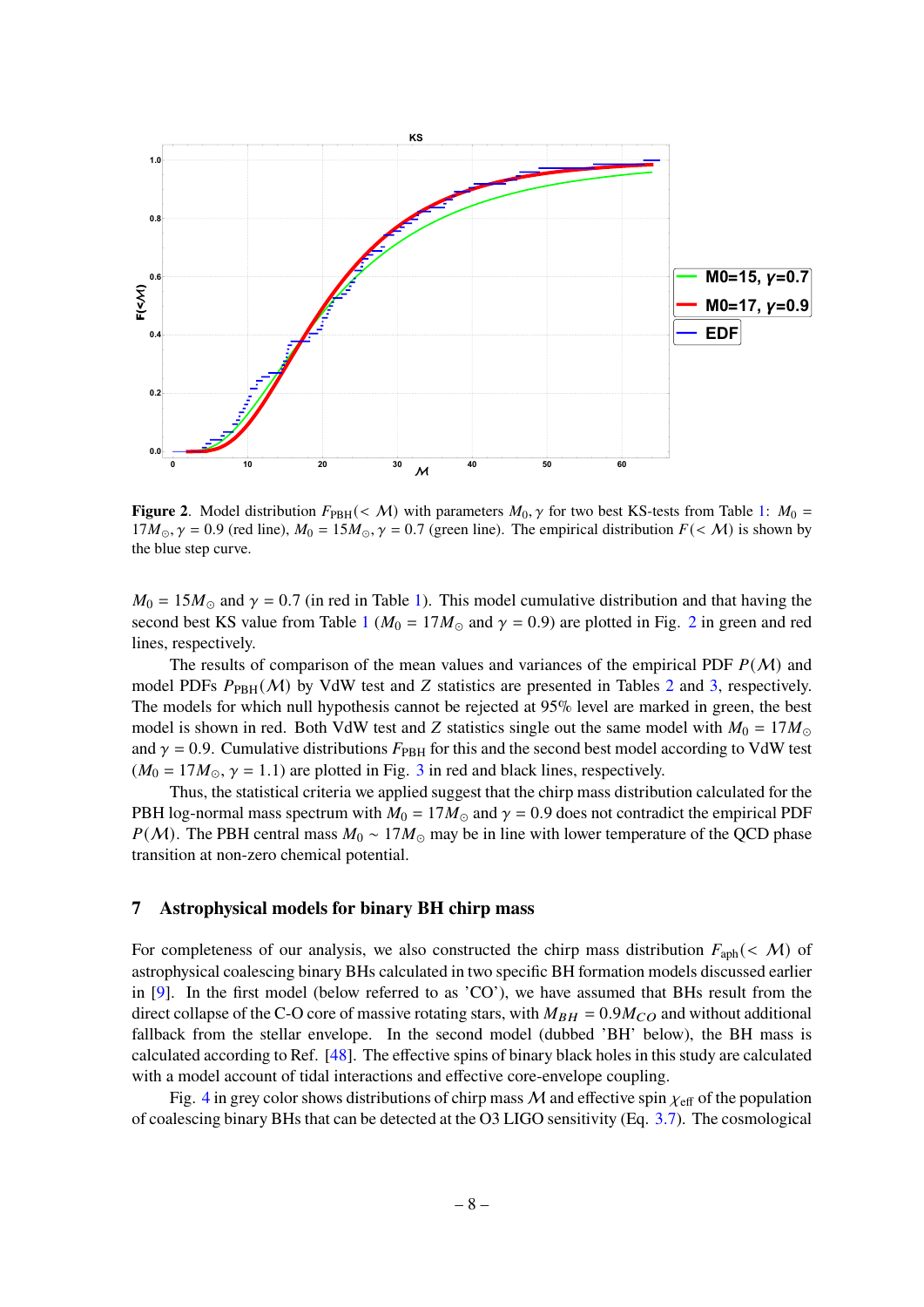<span id="page-9-1"></span>**Table 1.** Comparison of PBH models  $F_{PBH}( $M$ ) with EDF  $F( $M$ ) using modified Kolmogorov-Smirnov$$ test. In green shown are models for which null hypothesis cannot be rejected at the 95% level (KS< 1.36). The best model is shown in red.

| $M_0/M_\odot$<br>γ |      | 9    | 11   | 13   | 15   | 17   | 19   |
|--------------------|------|------|------|------|------|------|------|
| 0.5                | 3.20 | 2.41 | 1.66 | 0.95 | 1.31 | 1.85 | 2.34 |
| 0.7                | 4.54 | 3.52 | 2.64 | 1.77 | 0.64 | 0.93 | 1.32 |
| 0.9                | 5.08 | 4.04 | 3.15 | 2.42 | 1.29 | 0.89 | 1.21 |
| 1.1                | 5.45 | 4.40 | 3.68 | 2.90 | 1.88 | 1.11 | 1.24 |
| 1.3                | 5.67 | 4.78 | 3.98 | 2.68 | 2.24 | 1.44 | 1.26 |
| 1.5                | 5.83 | 5.05 | 4.24 | 3.52 | 2.66 | 1.72 | 1.30 |
| 1.7                | 5.95 | 5.28 | 4.42 | 3.74 | 2.89 | 1.94 | 1.33 |
| 1.9                | 6.05 | 5.44 | 4.57 | 3.94 | 3.11 | 2.12 | 1.37 |



<span id="page-9-0"></span>**Figure 3**. Model distribution  $F_{PBH}( $M$ )$  with parameters  $M_0$  and  $\gamma$  for two best VdW-tests from Table [2:](#page-10-0)  $M_0 = 17M_{\odot}$ ,  $\gamma = 0.9$  (red line),  $M_0 = 17M_{\odot}$ ,  $\gamma = 1.1$  (black line). The empirical distribution  $F(< M)$  is shown by the blue step curve.

star formation rate and stellar metallicity evolution is taken into account [\[9\]](#page-15-17). As an example, we show the results for two model differing by the common envelope efficiency parameter  $\alpha_{\text{CE}} = 1$  (upper row) and  $\alpha_{\text{CE}} = 0.1$  (bottom row). The smaller  $\alpha_{\text{CE}}$ , the more efficient is the common envelope, i.e. the smaller is the final separation of the binary components after the common envelope stage. The 'BH' model (left column in Fig[.4\)](#page-11-1) better reproduces the chirp mass distribution (black solid histogram on the bottom left panels) than the 'CO' model (right column in Fig. [4\)](#page-11-1). Note that in both models large chirp masses cannot be obtained due to the assumed BH 'pair instability gap' [\[49\]](#page-16-19). The 'BH' model enabling the fallback from the rotating stellar envelope shows broader effective spin distribution that the 'CO' model (right top panels).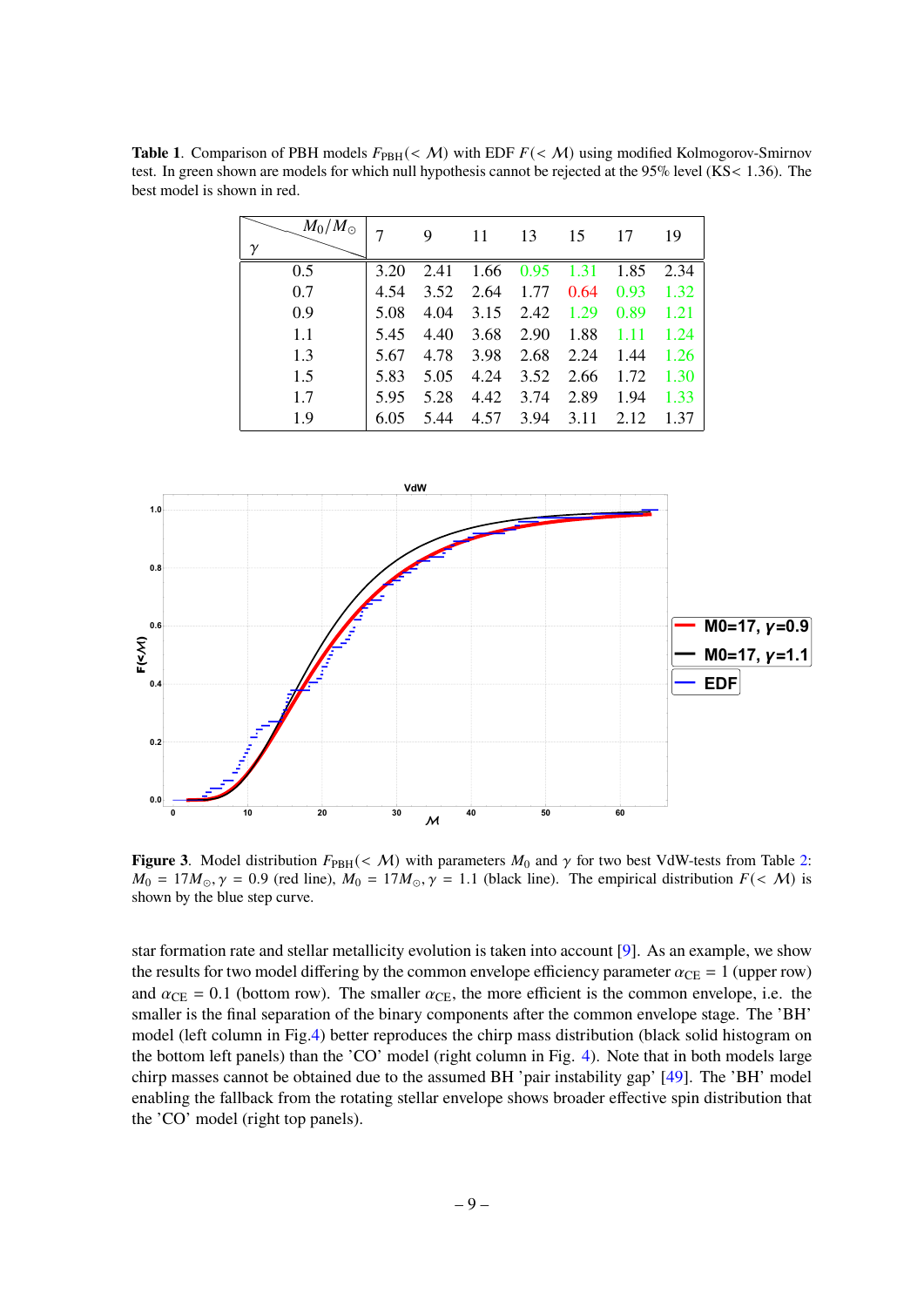<span id="page-10-0"></span>**Table 2**. Comparison of the mean of model PDF  $P_{PBH}(\mathcal{M})$  with that of the empirical distribution  $P(\mathcal{M})$  using Van der Waerden test (VdW). In green shown are models for which null hypothesis that both samples have the same mean cannot be rejected at 95% level (VdW< 1.96). The best model is shown in red.

| $M_0/M_{\odot}$ |      | 9    | 11   | 13   | 15   | 17   | 19   |
|-----------------|------|------|------|------|------|------|------|
| 0.5             | 4.01 | 2.57 | 1.25 | 0.04 | 1.61 | 2.66 | 3.47 |
| 0.7             | 5.91 | 4.40 | 2.81 | 1.36 | 0.64 | 1.43 | 2.17 |
| 0.9             | 6.47 | 5.05 | 3.52 | 2.33 | 0.66 | 0.26 | 1.28 |
| 1.1             | 6.81 | 5.51 | 4.17 | 2.93 | 1.45 | 0.36 | 0.80 |
| 1.3             | 6.99 | 5.85 | 4.49 | 2.60 | 1.90 | 0.73 | 0.33 |
| 1.5             | 7.11 | 6.03 | 4.75 | 3.57 | 2.37 | 1.07 | 0.03 |
| 1.7             | 7.23 | 6.19 | 4.93 | 3.75 | 2.57 | 1.29 | 0.16 |
| 1.9             | 7.31 | 6.27 | 5.07 | 3.91 | 2.70 | 1.39 | 0.33 |

<span id="page-10-1"></span>**Table 3.** Comparison of the variance of the PBH distribution  $P_{\text{PBH}}(\mathcal{M})$  with that of EDF  $P(\mathcal{M})$  using Z statistics [\(5.4\)](#page-7-1). In green shown are models for which null hypothesis that both samples have the same variance cannot be rejected at 95% level. The best model is shown in red.

| $M_0/M_{\odot}$<br>$\gamma$ |      | 9    | 11   | 13                   | 15   | 17   | 19   |
|-----------------------------|------|------|------|----------------------|------|------|------|
| 0.5                         | 36.0 | 23.7 |      | $12.7$ $2.11$ $11.3$ |      | 20.4 | 27.7 |
| 0.7                         | 52.4 | 38.7 | 25.4 | 13.4                 | 3.02 | 9.75 | 16.1 |
| 0.9                         | 57.9 | 44.8 | 31.3 | 21.3                 | 7.41 | 0.23 | 8.84 |
| 1.1                         | 61.3 | 49.2 | 37.4 | 26.6                 | 14.1 | 4.79 | 4.62 |
| 1.3                         | 63.3 | 52.6 |      | 40.5 23.7 17.9       |      | 7.83 | 1.31 |
| 1.5                         | 64.7 | 54.6 | 43.0 | 32.5                 | 21.9 | 10.5 | 1.13 |
| 1.7                         | 65.9 | 56.3 | 44.9 | 34.3                 | 24.1 | 12.5 | 3.05 |
| 1.9                         | 66.8 | 57.3 | 46.4 | 35.9                 | 25.6 | 13.9 | 4.48 |

In Fig. [4,](#page-11-1) in black (more reliable) and red (less reliable) symbols with error bars shown are BHBH sources from Table 3 in [\[30\]](#page-16-0). The position of GW190412 and GW190521 in this plot is shown by the purple and blue bullets, respectively.

The cumulative distributions  $F_{\text{aph}}( $M$ )$  are compared with EDF in Fig[.5.](#page-12-0) The results of KS and VdW tests for models with different common envelope efficiencies  $\alpha_{\text{CE}}$  are listed in Table [4.](#page-11-2) According to VdW test, only one model 'BH' with  $\alpha_{CE} = 0.1$  cannot be rejected at the 95% level. However, it looks much worse than the best PBH model  $F_{PBH}( $M$ ) with  $M_0 = 17M_{\odot}$  and  $\gamma = 0.9$$ shown by the red line in Figs. [2](#page-8-1) and [3.](#page-9-0) In Fig. [4,](#page-11-1) left bottom panel, the distribution of M and  $\chi_{\text{eff}}$ for the model 'BH' with  $\alpha_{\rm CE} = 0.1$  is presented. It is seen from this Figure that while the chirp mass distribution of coalescing binary BH in this model roughly follows  $M$  for O1-O2 sources (bottom left frame), as the VdW test for the mean values of the samples suggests, the predicted effective spins are strongly off the observed distribution centered at zero (upper right frame). On the other hand, the 'CO' model (right panels in Fig. [4\)](#page-11-1) better reproduces the effective spins of the coalescing binary BHs but does not fit their chirp mass distribution for both values of  $\alpha_{\text{CE}}$ .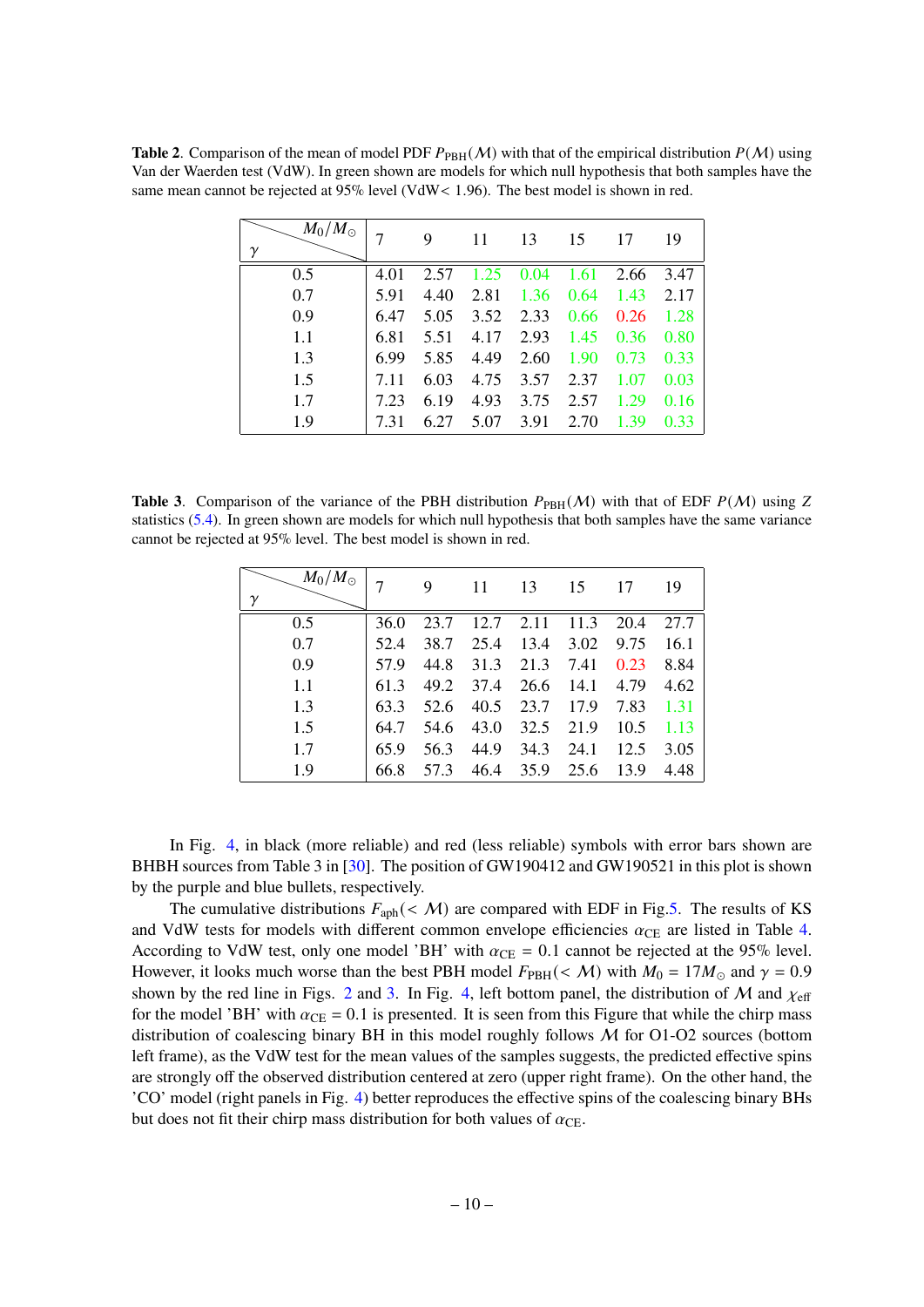

<span id="page-11-1"></span>**Figure 4.** Chirp mass M and effective spin  $\chi_{\text{eff}}$  distribution of coalescing binary BHs that can be detected with the O3 LIGO/Virgo sensitivity for two astrophysical binary BH formation models 'BH' (left panels) and 'CO' (right columns) calculated with account for the star formation rate and stellar metallicity evolution in ref. [\[9\]](#page-15-17), for two common envelope efficiency parameters  $\alpha_{\text{CE}} = 1$  (upper row) and  $\alpha_{\text{CE}} = 0.1$  (bottom row). Red color scale marks the 'astrophysical probability' of sources from ref. [\[30\]](#page-16-0). Grey scale is the PDF of simulations from ref. [\[9\]](#page-15-17). See text for more detail.

<span id="page-11-2"></span>**Table 4.** Comparison of astrophysical models  $F_{\text{aph}}( $M$ ) with EDF  $F( $M$ ) using modified KS test (KS)$$ and Van der Waerden test (VdW) for the mean sample values. In green shown is the model for which null hypothesis that two distributions have the same mean cannot be rejected at 95% level (VdW< 1.96).

| BH model    | 'CD' |           |  |                                         | 'RH' |     |  |  |
|-------------|------|-----------|--|-----------------------------------------|------|-----|--|--|
| $\alpha$ CE | 0.1  | $0.5 \t1$ |  |                                         | 0.1  | 0.5 |  |  |
| $\vert$ KS  |      |           |  | 4.38 4.22 3.58 4.94 1.70 1.88 2.34 4.30 |      |     |  |  |
| VdW         |      |           |  | 5.87 5.03 5.67 7.45 1.06 2.94 3.96 7.09 |      |     |  |  |

### <span id="page-11-0"></span>**8 Discussion**

There are some important points to be discussed.

(i) **Empirical distribution function.** The data set we have used to construct the empirical chirp mass distribution of coalescing binary BHs includes (i) 'reliable' sources detected during O1- O2 LIGO/Virgo runs [\[29\]](#page-15-16), (ii) less reliable sources found in independent data search in ref.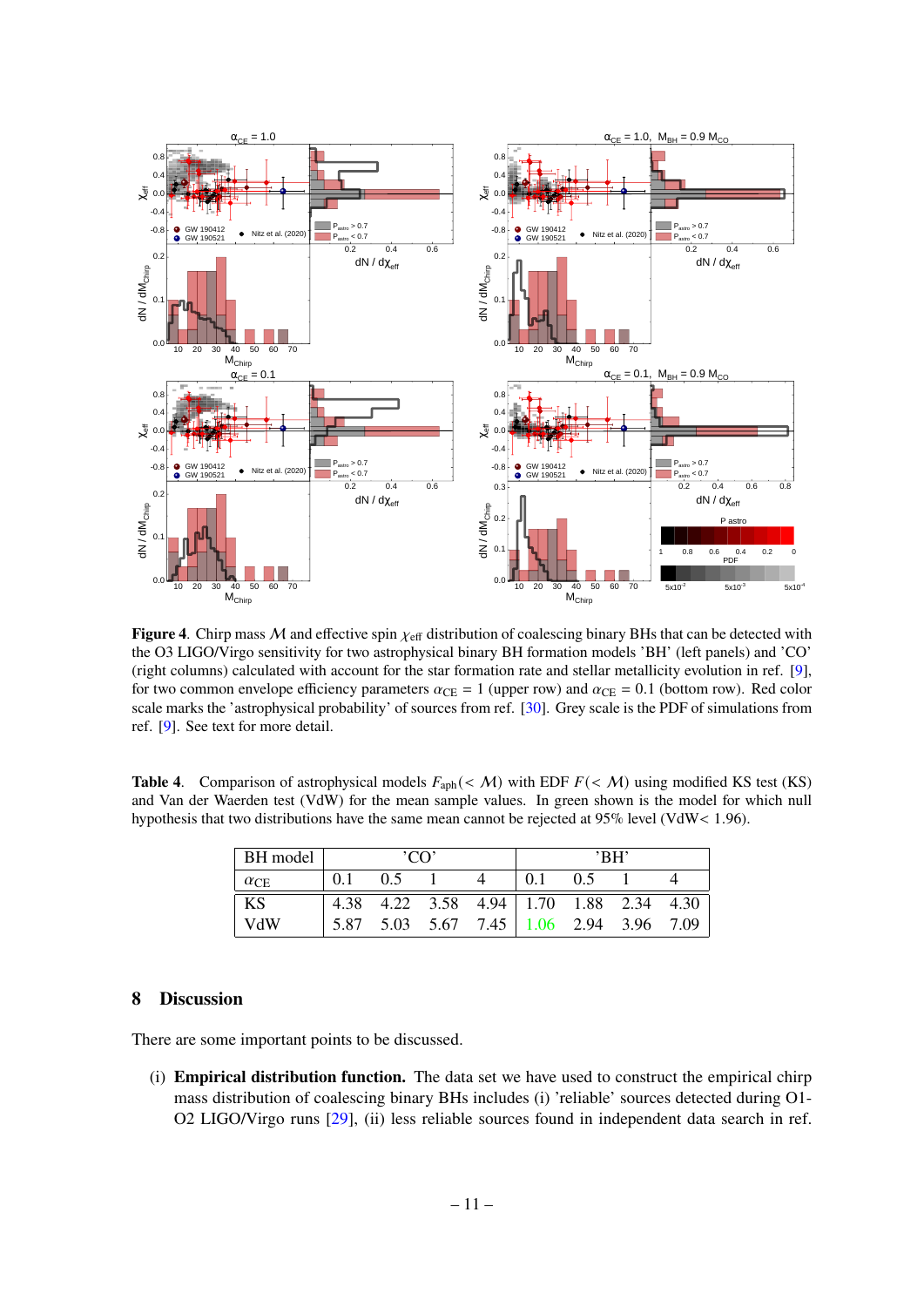

<span id="page-12-0"></span>**Figure 5.** Cumulative distributions  $F_{\text{aph}}( $M$ ) for astrophysical models of binary BH coalescences 'CO' and$ 'BH' (solid curves) for common envelope parameters  $\alpha_{CE} = 0, 0.1$ . The empirical distribution  $F(\langle M \rangle)$  is shown by the blue step curve.

[\[30\]](#page-16-0) and (iii) our own estimates of  $M$  inferred from the publicly available LIGO/Virgo O3 data based on the assumption on the minimum SNR=8 of the reported O3 detections. To take into account the different reliability of the sources, when constructing EDF  $F(\langle M \rangle)$  we have ascribed each source the weight  $w_i = SNR_i / SNR_{\text{min}}$ , where  $SNR_{\text{min}} \approx 6$  is the minimum reported SNR in the sample from Table 3 of ref. [\[30\]](#page-16-0). Therefore, thus constructed EDF (shown in blue step line in Figs. [2,](#page-8-1) [3](#page-9-0) and [5](#page-12-0) can be considered as the left boundary of the real EDF, which can be reliably constructed only after O3 LIGO/Virgo results will be fully processed. The published O3 BH-BH source GW190412 with actual SNR  $\rho \approx 19$  [\[42\]](#page-16-12) and GW190521 with  $\rho \approx 15$  [\[43\]](#page-16-13) show that our estimate of M for O3 sources can be accurate to ~ 25%, considering these BH-BH binaries are among the O3 sources with the highest false alarm rate (see https://gracedb.ligo.org/superevents/public/O3/).

- (ii) **PBH formation model.** The PBH formation model we applied [\[24\]](#page-15-9) predicts a universal log-normal distribution of sizes of high baryon number bubbles created at the inflationary cosmological stage. Outside the horizon, they can be perceived as isocurvature perturbations. After the QCD phase transition at  $T \sim 100$  MeV, these perturbations, upon entering the horizon, turn into large density perturbations and form BHs with the log-normal mass spectrum [\(2.1\)](#page-2-1). As shown in ref. [\[33\]](#page-16-3), the mean mass of thus formed PBH distribution should be  $\sim 10M_{\odot}$ , the mass inside the horizon at the QCD phase transition. Therefore, the mean mass of the PBH log-normal distribution derived from our analysis  $M_0 \approx 17 M_{\odot}$  is close to the expected value.
- (iii) **Binary PBH evolution model.** The model [\[13,](#page-15-3) [14\]](#page-15-12) we use catches important aspects of the physics of binary PBH evolution and mergings. However, it was shown to overestimate the PBH merging rate R by a suppression factor  $C(f_{PBH}) < 1$  (see, e.g., more sophisticated calculations in Ref.  $[27, 28]$  $[27, 28]$  $[27, 28]$ ). The suppression factor C should appear in our eq.  $(3.6)$  and in eq.  $(3.9)$  in both numerator and denumerator. It is eq. (3.9) that is important for our calculations of the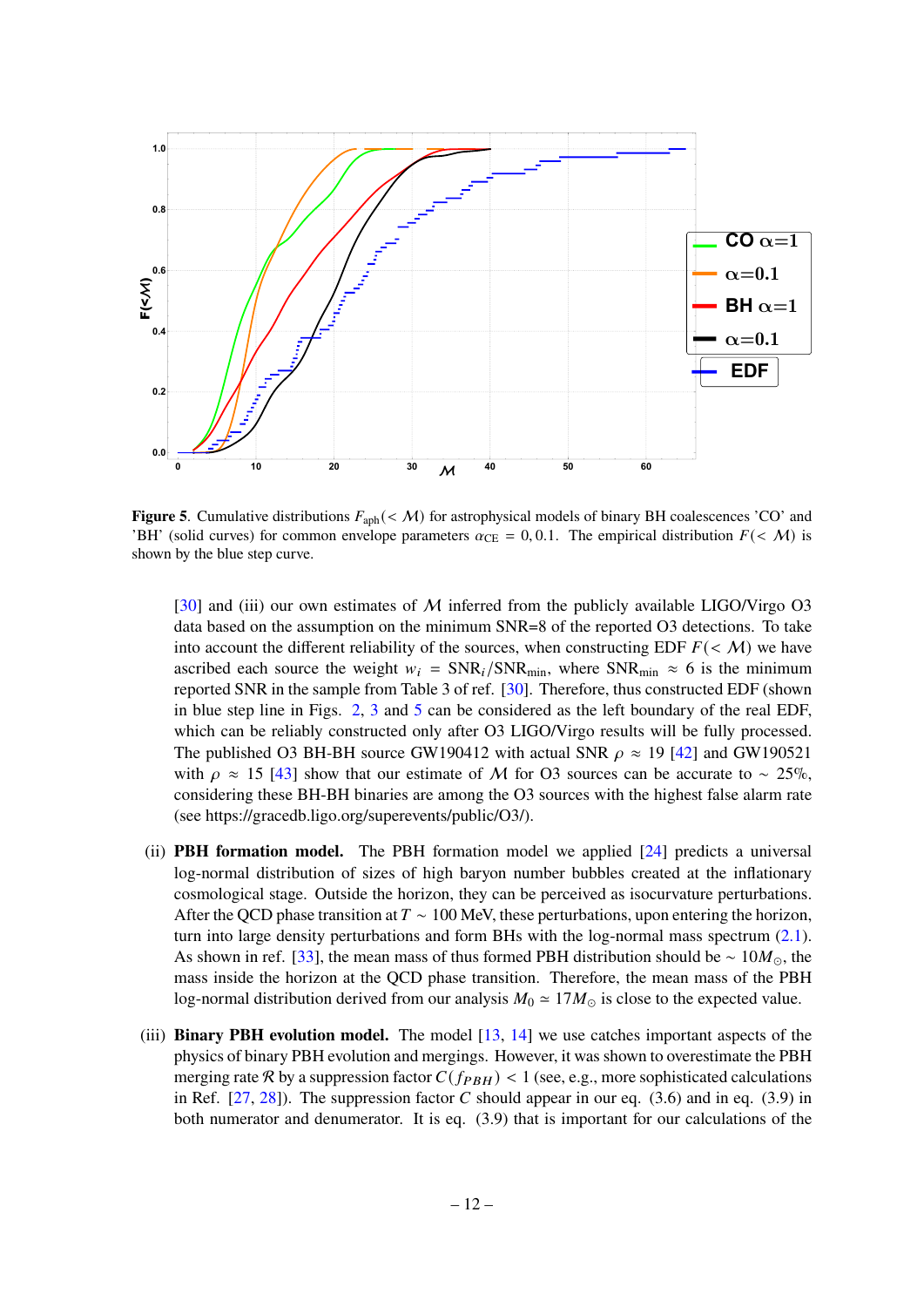chirp mass distribution, and the result should not be sensitive to  $C$ . This guess is supported by a more rigorous analysis in Ref. [\[50\]](#page-16-20) (see their Fig. 13, green and red curves with and without C, respectively).

- (iv) **Astrophysical models**. In our analysis, we have also compared some particular astrophysical models of binary BH coalescence [\[9\]](#page-15-17). Of course, these calculations are based on certain model assumptions, and have been used to construct joint distribution of coalescing binary BH on both chirp mass M and effective spin before the coalescence  $\chi_{\text{eff}}$  Here we have compared only the chirp mass distribution  $F_{PBH}( $\mathcal{M}$ )$  constructed from this model and ignored the effective spin. However, to explain the chirp mass EDF, we found the deficit of high-mass BHs produced by stellar evolution. This can be due to the BH formation mechanism from massive stars adopted in our models (see, e.g., recent studies [\[51–](#page-17-0)[55\]](#page-17-1) and references therein, for several alternative scenarios). Therefore, our results cannot by no means prohibit astrophysical channels of the binary BH formation but rather strengthen the need to find reliable ways of the formation of massive binary BHs from stellar evolution.
- (v) In the usual scenario of PBH formation at the radiation dominated stage from the collapse of large perturbarions, no significant initial spins are expected [\[56,](#page-17-2) [57\]](#page-17-3). Prior to coalescence, effective PBH spins of binary PBHs can increase due to accretion [\[58,](#page-17-4) [59\]](#page-17-5). Reliable measurements of large effective spins  $\chi$ <sub>eff</sub> in some merging binary BHs (e.g., GW190412 [\[42\]](#page-16-12)) could be taken as a signature of their non-primordial origin. Apart from the obvious remark that part of coalescing binary BHs could be of different origin, one may also note that a high spin ∼ 0.6 of one of the components can be acquired during previous merging. The PBH mergings are effective in the possible PBH clusters studied in ref. [\[60\]](#page-17-6). Assuming that PBHs conserve their initial small spins up to the coalescence, ref. [\[61\]](#page-17-7) concluded that the effective spin distribution expected from binary PBH mergings does not contradict the available O1-O2 LIGO/Virgo data and can be used to disentangle the possible fraction of primordial and astrophysical binary BHs. However, in the case of possible accretion-induced spin-up, massive PBHs could acquire significant spins [\[59\]](#page-17-5), which will be tested in future observations.
- (vi) **Comparison with previous works.** In ref. [\[28\]](#page-15-15), parameters of log-normal PBH mass distribution in the form  $\psi(M) \sim (1/M) \exp[-\ln^2(M/M_c)/2\sigma^2]$  have been estimated from O1-O2 LIGO/Virgo data. The best-fit model was found to be  $M_c = 20 M_{\odot}$ ,  $\sigma = 0.6$ . A similar result with  $M_c \approx 17 M_{\odot}$  was obtained in [\[62\]](#page-17-8). These values correspond to parameters  $M_0$  and  $\gamma$  of the mass spectrum [\(2.1\)](#page-2-1)  $M_0 = M_c e^{-\sigma^2} \approx 14 M_{\odot} \gamma = 1/(2\sigma^2) \approx 1.4$ .

While close to our best-fit values, the difference can be due to our using different technique for statistical comparison and extended data sample including estimates of  $M$  from public O3 LIGO/Virgo data. We have not addressed the question about the PBH fraction  $f_{\rm PBH}$  to explain the observed binary BH merging rate. The PBH merging rate, the component mass ratio and chirp mass distribution for best-fit parameters for the model from [\[28\]](#page-15-15) were investigated in detail in ref. [\[40,](#page-16-10) [50\]](#page-16-20).

# <span id="page-13-0"></span>**9 Conclusion**

In this paper, we have checked whether PBH binaries with log-normal mass spectrum [\(2.1\)](#page-2-1) predicted in ref. [\[24\]](#page-15-9) can explain the distribution of chirp masses of coalescing binary BHs inferred from LIGO/Virgo observations. To this aim, we have constructed the empirical distribution function  $F(\leq M)$  using data from GWTC-1 catalog [\[29\]](#page-15-16) supplemented with possible BH-BH mergings found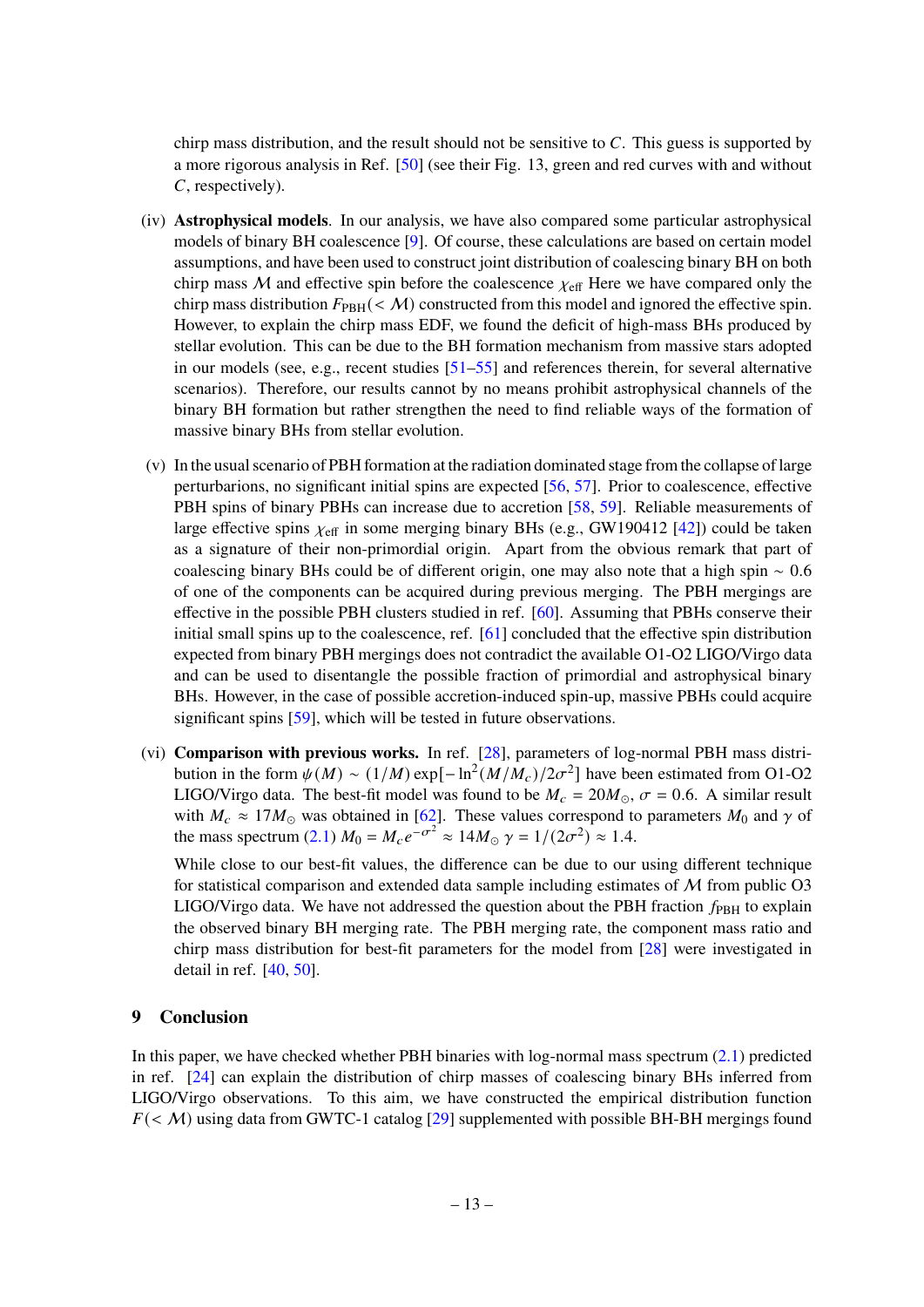in independent searches in ref.  $[30]$ , as well as estimates of M in O3 sources from public O3 data. Thus constructed in this way EDF was compared with theoretical distributions  $F_{\text{PRH}}( $M$ ) calculated$ using the model of PBH merging rate evolution proposed in ref. [\[13,](#page-15-3) [14\]](#page-15-12) with an account of the actual sensitivity of LIGO/Virgo GW detectors. The cumulative distribution  $F_{\text{PBH}}( $M$ )$  of chirp masses of coalescing binary PBHs that can be registered by a detector with given sensitivity at the fixed signal-to-noise ratio is independent of the unknown fraction  $f_{\rm PBH}$  of PBHs in cold dark matter.

The modified Kolmogorov-Smirnov test and Van der Waerden non-parametric statistical tests shows that the null hypothesis that the observed sample of sources is randomly drawn from the theoretical distribution cannot be rejected at the 95% level for a range of parameters of the log-normal PBH mass distribution [\(2.1\)](#page-2-1) with  $M_0 \simeq 13 - 19M_{\odot}$  $M_0 \simeq 13 - 19M_{\odot}$  $M_0 \simeq 13 - 19M_{\odot}$  and  $\gamma \simeq 1$  (see Table 1 and [2-](#page-10-0)[3,](#page-10-1) respectively). The acceptable model for both tests shown in Fig. [2](#page-8-1) and [3](#page-9-0) reveals a good agreement with the observed EDF  $F( $M$ ).$ 

Clearly, a more rigorous statistical analysis can be and undoubtedly will be performed once the reliable chirp mass distribution of coalescing binary BHs in O3 LIGO/Virgo run is publicly available. Nevertheless, the result we inferred from our analysis can be suggestive. Indeed, in the considered PBH formation model, the value  $M_0 \sim 10 M_{\odot}$  is actually expected from the physical arguments (see [\[33\]](#page-16-3)), being the mass comprised inside the cosmological horizon at the QCD phase transition at  $T \sim 100$  MeV. Thus our finding that the PBH mass distribution with  $M_0$  around a dozen solar masses fits the observed chirp mass distribution of coalescing binary BHs can be more than a pure coincidence and supports the PBH formation mechanism proposed in ref. [\[24\]](#page-15-9) in 1993.

#### **Acknowledgments**

We thank anonymous referees for constructive criticism and useful notes. The work of ADD, SP and KP was supported by the RSF Grant 19-42-02004. NAM and OSS acknowledge support by the Program of development of M.V. Lomonosov Moscow State University (Leading Scientific School 'Physics of stars, relativistic objects and galaxies').

#### **References**

- <span id="page-14-0"></span>[1] B. P. Abbott, R. Abbott, T. D. Abbott, M. R. Abernathy, F. Acernese, K. Ackley et al., *Observation of Gravitational Waves from a Binary Black Hole Merger*, *[Physical Review Letters](https://doi.org/10.1103/PhysRevLett.116.061102)* **116** (2016) 061102 [[1602.03837](https://arxiv.org/abs/1602.03837)].
- <span id="page-14-1"></span>[2] H.-Y. Chen, D. E. Holz, J. Miller, M. Evans, S. Vitale and J. Creighton, *Distance measures in gravitational-wave astrophysics and cosmology*, *arXiv e-prints* (2017) arXiv:1709.08079 [[1709.08079](https://arxiv.org/abs/1709.08079)].
- <span id="page-14-2"></span>[3] K. Belczynski, D. E. Holz, T. Bulik and R. O'Shaughnessy, *The first gravitational-wave source from the isolated evolution of two stars in the 40-100 solar mass range*, *Nature* **534** [\(2016\) 512](https://doi.org/10.1038/nature18322) [[1602.04531](https://arxiv.org/abs/1602.04531)].
- [4] P. Marchant, N. Langer, P. Podsiadlowski, T. M. Tauris and T. J. Moriya, *A new route towards merging massive black holes*, *A&A* **588** [\(2016\) A50](https://doi.org/10.1051/0004-6361/201628133) [[1601.03718](https://arxiv.org/abs/1601.03718)].
- <span id="page-14-3"></span>[5] N. Giacobbo, M. Mapelli and M. Spera, *Merging black hole binaries: the effects of progenitor's metallicity, mass-loss rate and Eddington factor*, *MNRAS* **474** [\(2018\) 2959](https://doi.org/10.1093/mnras/stx2933) [[1711.03556](https://arxiv.org/abs/1711.03556)].
- <span id="page-14-4"></span>[6] K. Belczynski, J. Klencki, G. Meynet, C. L. Fryer, D. A. Brown, M. Chruslinska et al., *The origin of low spin of black holes in LIGO/Virgo mergers*, *arXiv e-prints* (2017) [[1706.07053](https://arxiv.org/abs/1706.07053)].
- [7] K. Hotokezaka and T. Piran, *Implications of the Low Binary Black Hole Aligned Spins Observed by LIGO*, *ApJ* **842** [\(2017\) 111](https://doi.org/10.3847/1538-4357/aa6f61) [[1702.03952](https://arxiv.org/abs/1702.03952)].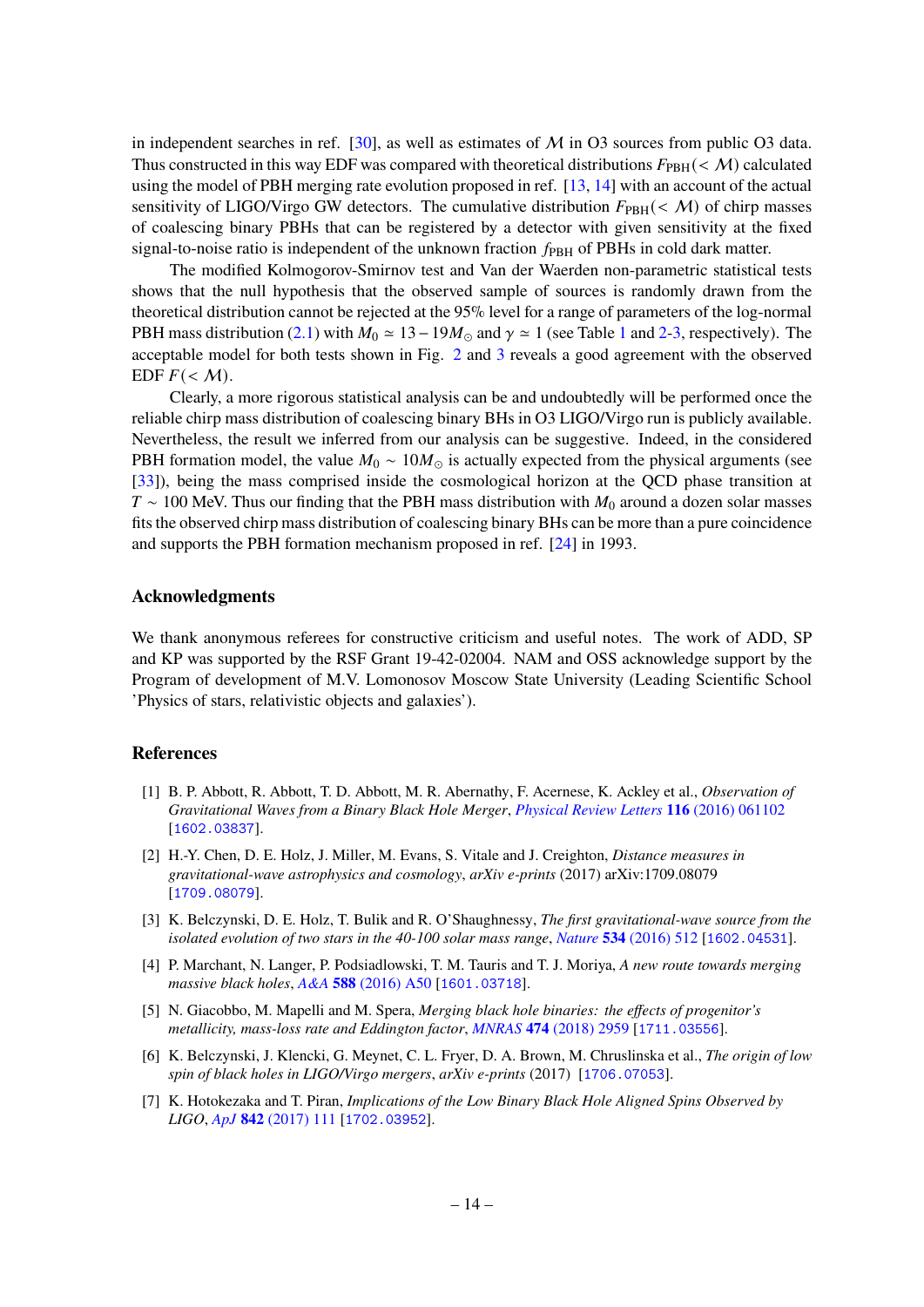- [8] Y. Qin, T. Fragos, G. Meynet, J. Andrews, M. Sørensen and H. F. Song, *The spin of the second-born black hole in coalescing binary black holes*, *A&A* **616** [\(2018\) A28](https://doi.org/10.1051/0004-6361/201832839) [[1802.05738](https://arxiv.org/abs/1802.05738)].
- <span id="page-15-17"></span>[9] K. A. Postnov and A. G. Kuranov, *Black hole spins in coalescing binary black holes*, *[MNRAS](https://doi.org/10.1093/mnras/sty3313)* **483** [\(2019\) 3288](https://doi.org/10.1093/mnras/sty3313) [[1706.00369](https://arxiv.org/abs/1706.00369)].
- <span id="page-15-0"></span>[10] A. Olejak, K. Belczynski, D. E. Holz, J. P. Lasota, T. Bulik and M. C. Miller, *Making GW190412: isolated formation of a 30+10 Msun binary black-hole merger*, *arXiv e-prints* (2020) arXiv:2004.11866 [[2004.11866](https://arxiv.org/abs/2004.11866)].
- <span id="page-15-1"></span>[11] C. L. Rodriguez, S. Chatterjee and F. A. Rasio, *Binary black hole mergers from globular clusters: Masses, merger rates, and the impact of stellar evolution*, *[Physical Review D](https://doi.org/10.1103/PhysRevD.93.084029)* **93** (2016) 084029 [[1602.02444](https://arxiv.org/abs/1602.02444)].
- <span id="page-15-2"></span>[12] C. L. Rodriguez, C.-J. Haster, S. Chatterjee, V. Kalogera and F. A. Rasio, *Dynamical Formation of the GW150914 Binary Black Hole*, *ApJL* **824** [\(2016\) L8](https://doi.org/10.3847/2041-8205/824/1/L8) [[1604.04254](https://arxiv.org/abs/1604.04254)].
- <span id="page-15-3"></span>[13] T. Nakamura, M. Sasaki, T. Tanaka and K. S. Thorne, *Gravitational Waves from Coalescing Black Hole MACHO Binaries*, *ApJL* **487** [\(1997\) L139](https://doi.org/10.1086/310886) [[astro-ph/9708060](https://arxiv.org/abs/astro-ph/9708060)].
- <span id="page-15-12"></span>[14] K. Ioka, T. Chiba, T. Tanaka and T. Nakamura, *Black hole binary formation in the expanding universe: Three body problem approximation*, *[Physical Review D](https://doi.org/10.1103/PhysRevD.58.063003)* **58** (1998) 063003 [[astro-ph/9807018](https://arxiv.org/abs/astro-ph/9807018)].
- [15] S. Bird, I. Cholis, J. B. Muñoz, Y. Ali-Haïmoud, M. Kamionkowski, E. D. Kovetz et al., *Did LIGO Detect Dark Matter?*, *[Physical Review Letters](https://doi.org/10.1103/PhysRevLett.116.201301)* **116** (2016) 201301 [[1603.00464](https://arxiv.org/abs/1603.00464)].
- <span id="page-15-13"></span>[16] M. Sasaki, T. Suyama, T. Tanaka and S. Yokoyama, *Primordial Black Hole Scenario for the Gravitational-Wave Event GW150914*, *[Physical Review Letters](https://doi.org/10.1103/PhysRevLett.117.061101)* **117** (2016) 061101 [[1603.08338](https://arxiv.org/abs/1603.08338)].
- <span id="page-15-18"></span>[17] S. Blinnikov, A. Dolgov, N. K. Porayko and K. Postnov, *Solving puzzles of GW150914 by primordial black holes*, *JCAP* **11** [\(2016\) 036](https://doi.org/10.1088/1475-7516/2016/11/036) [[1611.00541](https://arxiv.org/abs/1611.00541)].
- [18] B. Carr, F. Kühnel and M. Sandstad, *Primordial black holes as dark matter*, *[Physical Review D](https://doi.org/10.1103/PhysRevD.94.083504)* **94** [\(2016\) 083504](https://doi.org/10.1103/PhysRevD.94.083504) [[1607.06077](https://arxiv.org/abs/1607.06077)].
- <span id="page-15-4"></span>[19] Y. N. Eroshenko, *Gravitational waves from primordial black holes collisions in binary systems*, *arXiv e-prints* (2016) arXiv:1604.04932 [[1604.04932](https://arxiv.org/abs/1604.04932)].
- <span id="page-15-5"></span>[20] B. Carr, K. Kohri, Y. Sendouda and J. Yokoyama, *Constraints on Primordial Black Holes*, *arXiv e-prints* (2020) arXiv:2002.12778 [[2002.12778](https://arxiv.org/abs/2002.12778)].
- <span id="page-15-6"></span>[21] Y. B. Zel'dovich and I. D. Novikov, *The Hypothesis of Cores Retarded during Expansion and the Hot Cosmological Model*, *Sov. Astron.* **10** (1967) 602.
- <span id="page-15-7"></span>[22] B. J. Carr and S. W. Hawking, *Black holes in the early Universe*, *MNRAS* **168** [\(1974\) 399.](https://doi.org/10.1093/mnras/168.2.399)
- <span id="page-15-8"></span>[23] B. J. Carr, *The primordial black hole mass spectrum.*, *ApJ* **201** [\(1975\) 1.](https://doi.org/10.1086/153853)
- <span id="page-15-9"></span>[24] A. Dolgov and J. Silk, *Baryon isocurvature fluctuations at small scales and baryonic dark matter*, *[Physical Review D](https://doi.org/10.1103/PhysRevD.47.4244)* **47** (1993) 4244.
- <span id="page-15-10"></span>[25] B. Carr and F. Kühnel, *Primordial black holes with multimodal mass spectra*, *[Physical Review D](https://doi.org/10.1103/PhysRevD.99.103535)* **99** [\(2019\) 103535](https://doi.org/10.1103/PhysRevD.99.103535) [[1811.06532](https://arxiv.org/abs/1811.06532)].
- <span id="page-15-11"></span>[26] B. Carr and F. Kuhnel, *Primordial Black Holes as Dark Matter: Recent Developments*, *arXiv e-prints* (2020) arXiv:2006.02838 [[2006.02838](https://arxiv.org/abs/2006.02838)].
- <span id="page-15-14"></span>[27] Y. Ali-Haïmoud, E. D. Kovetz and M. Kamionkowski, *Merger rate of primordial black-hole binaries*, *[Physical Review D](https://doi.org/10.1103/PhysRevD.96.123523)* **96** (2017) 123523 [[1709.06576](https://arxiv.org/abs/1709.06576)].
- <span id="page-15-15"></span>[28] M. Raidal, C. Spethmann, V. Vaskonen and H. Veermäe, *Formation and evolution of primordial black hole binaries in the early universe*, *JCAP* **2019** [\(2019\) 018](https://doi.org/10.1088/1475-7516/2019/02/018) [[1812.01930](https://arxiv.org/abs/1812.01930)].
- <span id="page-15-16"></span>[29] B. P. Abbott, LIGO Scientific Collaboration and Virgo Collaboration, *GWTC-1: A Gravitational-Wave Transient Catalog of Compact Binary Mergers Observed by LIGO and Virgo during the First and Second Observing Runs*, *[Physical Review X](https://doi.org/10.1103/PhysRevX.9.031040)* **9** (2019) 031040 [[1811.12907](https://arxiv.org/abs/1811.12907)].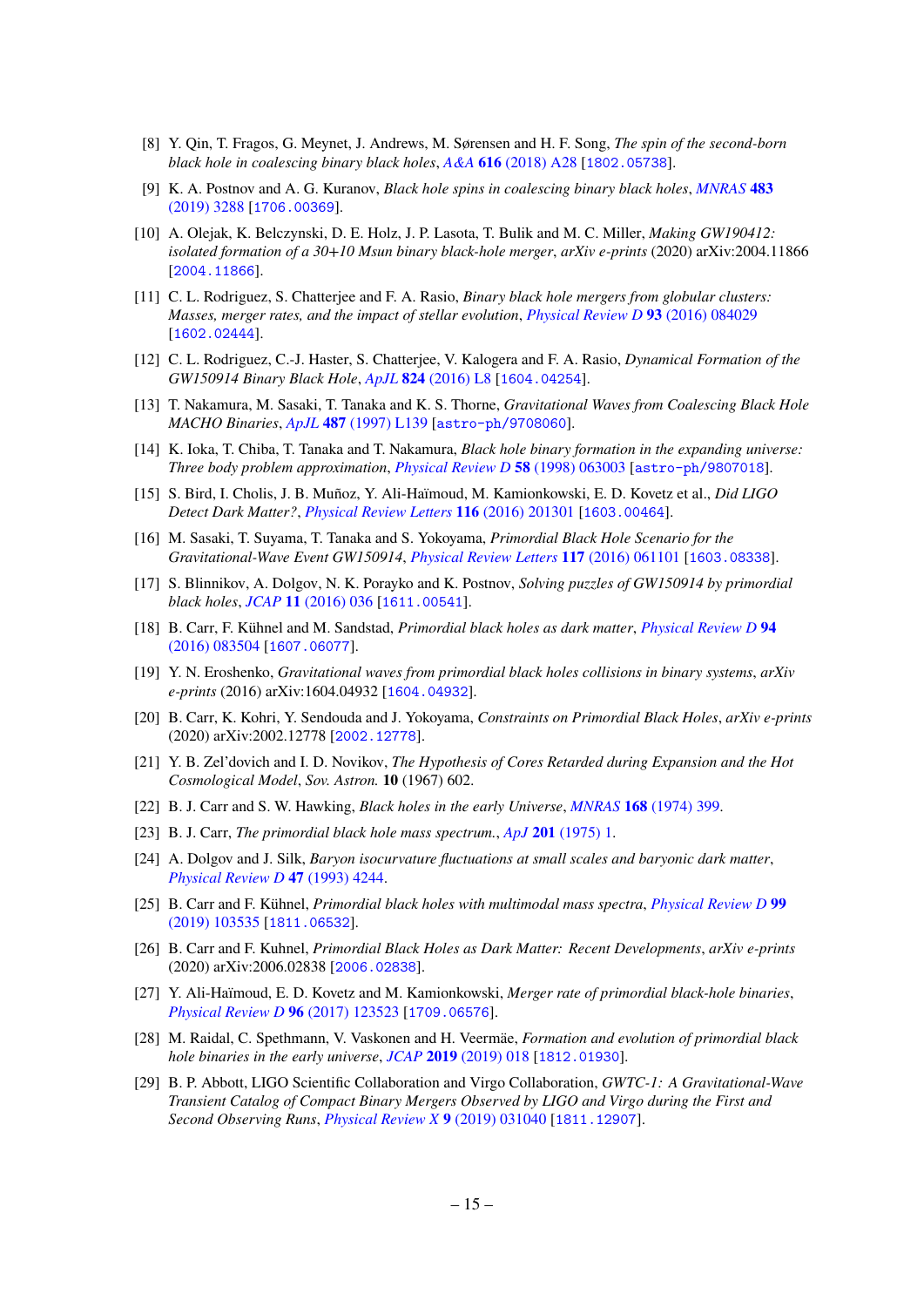- <span id="page-16-0"></span>[30] A. H. Nitz, T. Dent, G. S. Davies, S. Kumar, C. D. Capano, I. Harry et al., *2-OGC: Open Gravitational-wave Catalog of Binary Mergers from Analysis of Public Advanced LIGO and Virgo Data*, *ApJ* **891** [\(2020\) 123](https://doi.org/10.3847/1538-4357/ab733f) [[1910.05331](https://arxiv.org/abs/1910.05331)].
- <span id="page-16-1"></span>[31] A. D. Dolgov, *Massive and supermassive black holes in the contemporary and early Universe and problems in cosmology and astrophysics*, *[Physics Uspekhi](https://doi.org/10.3367/UFNe.2017.06.038153)* **61** (2018) 115 [[1705.06859](https://arxiv.org/abs/1705.06859)].
- <span id="page-16-2"></span>[32] A. D. Dolgov, M. Kawasaki and N. Kevlishvili, *Inhomogeneous baryogenesis, cosmic antimatter, and dark matter*, *[Nuclear Physics B](https://doi.org/10.1016/j.nuclphysb.2008.08.029)* **807** (2009) 229 [[0806.2986](https://arxiv.org/abs/0806.2986)].
- <span id="page-16-3"></span>[33] A. Dolgov and K. Postnov, *Why the mean mass of primordial black hole distribution is close to 10M*... *arXiv e-prints* (2020) arXiv:2004.11669 [[2004.11669](https://arxiv.org/abs/2004.11669)].
- <span id="page-16-4"></span>[34] V. De Luca, G. Franciolini, P. Pani and A. Riotto, *The Evolution of Primordial Black Holes and their Final Observable Spins*, *arXiv e-prints* (2020) arXiv:2003.02778 [[2003.02778](https://arxiv.org/abs/2003.02778)].
- <span id="page-16-5"></span>[35] V. De Luca, G. Franciolini, P. Pani and A. Riotto, *Constraints on Primordial Black Holes: the Importance of Accretion*, *arXiv e-prints* (2020) arXiv:2003.12589 [[2003.12589](https://arxiv.org/abs/2003.12589)].
- <span id="page-16-6"></span>[36] S. I. Blinnikov, A. D. Dolgov and K. A. Postnov, *Antimatter and antistars in the Universe and in the Galaxy*, *[Physical Review D](https://doi.org/10.1103/PhysRevD.92.023516)* **92** (2015) 023516 [[1409.5736](https://arxiv.org/abs/1409.5736)].
- <span id="page-16-7"></span>[37] A. D. Dolgov and S. Porey, *Massive primordial black holes in contemporary universe*, *arXiv e-prints* (2019) arXiv:1905.10972 [[1905.10972](https://arxiv.org/abs/1905.10972)].
- <span id="page-16-8"></span>[38] L. S. Finn and D. F. Chernoff, *Observing binary inspiral in gravitational radiation: One interferometer*, *[Physical Review D](https://doi.org/10.1103/PhysRevD.47.2198)* **47** (1993) 2198 [[gr-qc/9301003](https://arxiv.org/abs/gr-qc/9301003)].
- <span id="page-16-9"></span>[39] The LIGO Scientific Collaboration, the Virgo Collaboration, J. Abadie, B. P. Abbott, R. Abbott, M. Abernathy et al., *Sensitivity to Gravitational Waves from Compact Binary Coalescences Achieved during LIGO's Fifth and Virgo's First Science Run*, *arXiv e-prints* (2010) arXiv:1003.2481 [[1003.2481](https://arxiv.org/abs/1003.2481)].
- <span id="page-16-10"></span>[40] A. D. Gow, C. T. Byrnes, A. Hall and J. A. Peacock, *Primordial black hole merger rates: distributions for multiple LIGO observables*, *JCAP* **2020** [\(2020\) 031](https://doi.org/10.1088/1475-7516/2020/01/031) [[1911.12685](https://arxiv.org/abs/1911.12685)].
- <span id="page-16-11"></span>[41] D. Gerosa, *Dgerosa/Gwdet: V0.1*, Sept., 2017. 10.5281/zenodo.889966.
- <span id="page-16-12"></span>[42] The LIGO Scientific Collaboration and the Virgo Collaboration, *GW190412: Observation of a Binary-Black-Hole Coalescence with Asymmetric Masses*, *arXiv e-prints* (2020) arXiv:2004.08342 [[2004.08342](https://arxiv.org/abs/2004.08342)].
- <span id="page-16-13"></span>[43] The LIGO Scientific Collaboration and the Virgo Collaboration, *Properties and astrophysical implications of the 150 Msun binary black hole merger GW190521*, *arXiv e-prints* (2020) arXiv:2009.01190 [[2009.01190](https://arxiv.org/abs/2009.01190)].
- <span id="page-16-14"></span>[44] Planck Collaboration, N. Aghanim, Y. Akrami, M. Ashdown and et al., *Planck 2018 results. VI. Cosmological parameters*, *arXiv e-prints* (2018) arXiv:1807.06209 [[1807.06209](https://arxiv.org/abs/1807.06209)].
- <span id="page-16-15"></span>[45] M. Kendall and A. Stuart, *The Advanced Theory of Statistics. Vol. 2*. Hafner Publishing Company, New York, 1973.
- <span id="page-16-16"></span>[46] J. Vrbik, *Small-sample corrections to kolmogorov-smirnov test statistic*, *Pioneer Journal of Theoretical and Applied Statistics* **15** (2018) 15.
- <span id="page-16-17"></span>[47] J. Vrbik, *Deriving cdf of kolmogorov-smirnov test statistic*, *[Applied Mathematics](https://doi.org/10.4236/am.2020.113018)* **11** (2020) 227.
- <span id="page-16-18"></span>[48] C. L. Fryer, K. Belczynski, G. Wiktorowicz, M. Dominik, V. Kalogera and D. E. Holz, *Compact Remnant Mass Function: Dependence on the Explosion Mechanism and Metallicity*, *ApJ* **749** [\(2012\) 91](https://doi.org/10.1088/0004-637X/749/1/91) [[1110.1726](https://arxiv.org/abs/1110.1726)].
- <span id="page-16-19"></span>[49] S. E. Woosley, *Pulsational Pair-instability Supernovae*, *ApJ* **836** [\(2017\) 244](https://doi.org/10.3847/1538-4357/836/2/244) [[1608.08939](https://arxiv.org/abs/1608.08939)].
- <span id="page-16-20"></span>[50] A. Hall, A. D. Gow and C. T. Byrnes, *Bayesian analysis of LIGO-Virgo mergers: Primordial vs. astrophysical black hole populations*, *arXiv e-prints* (2020) arXiv:2008.13704 [[2008.13704](https://arxiv.org/abs/2008.13704)].